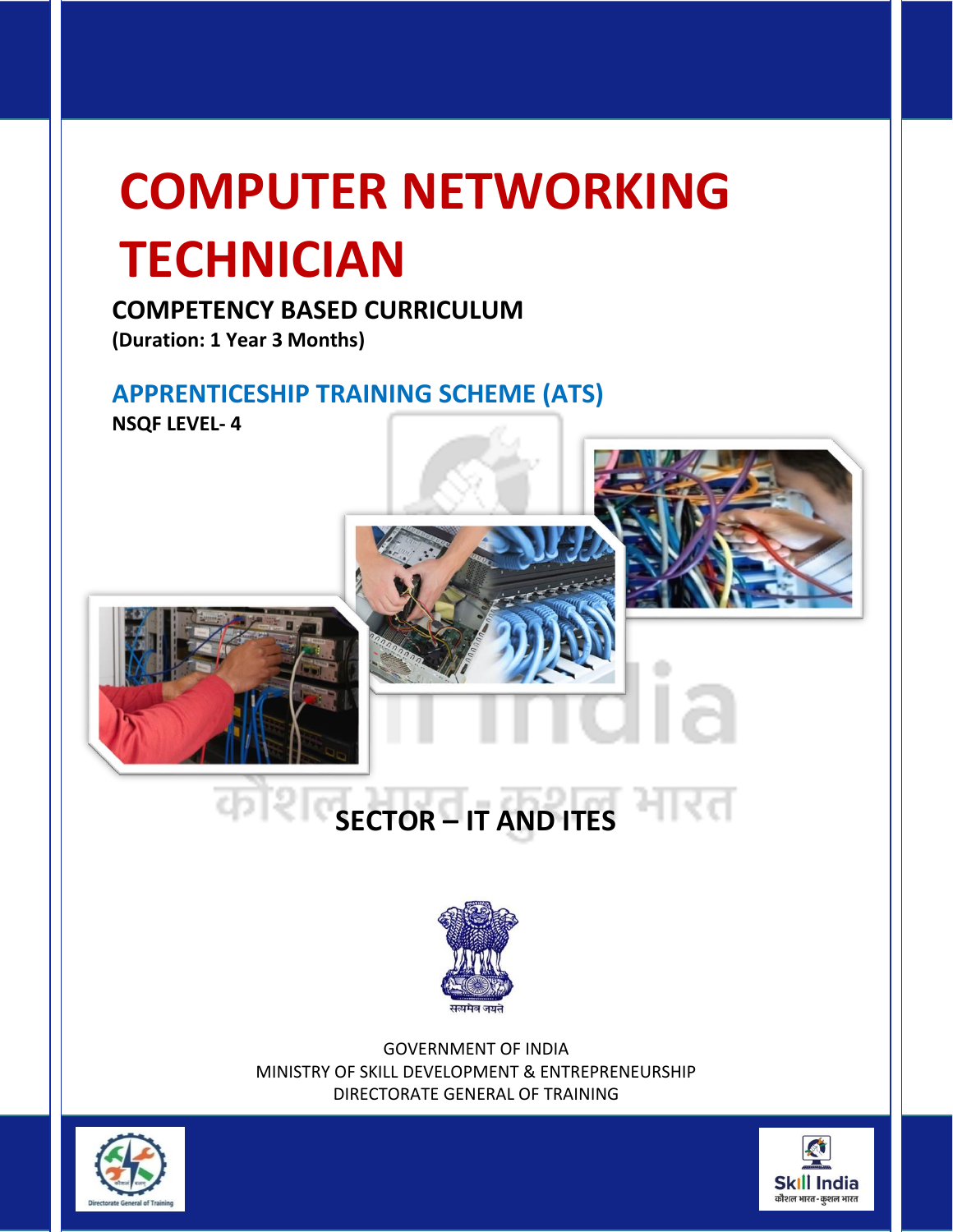**(Revised in 2018)**

**APPRENTICESHIP TRAINING SCHEME (ATS)**

**NSQF LEVEL - 4**

Skill India कोशल भारत-कुशल भारत

Developed By

Ministry of Skill Development and Entrepreneurship Directorate General of Training **CENTRAL STAFF TRAINING AND RESEARCH INSTITUTE** EN-81, Sector-V, Salt Lake City, Kolkata – 700 091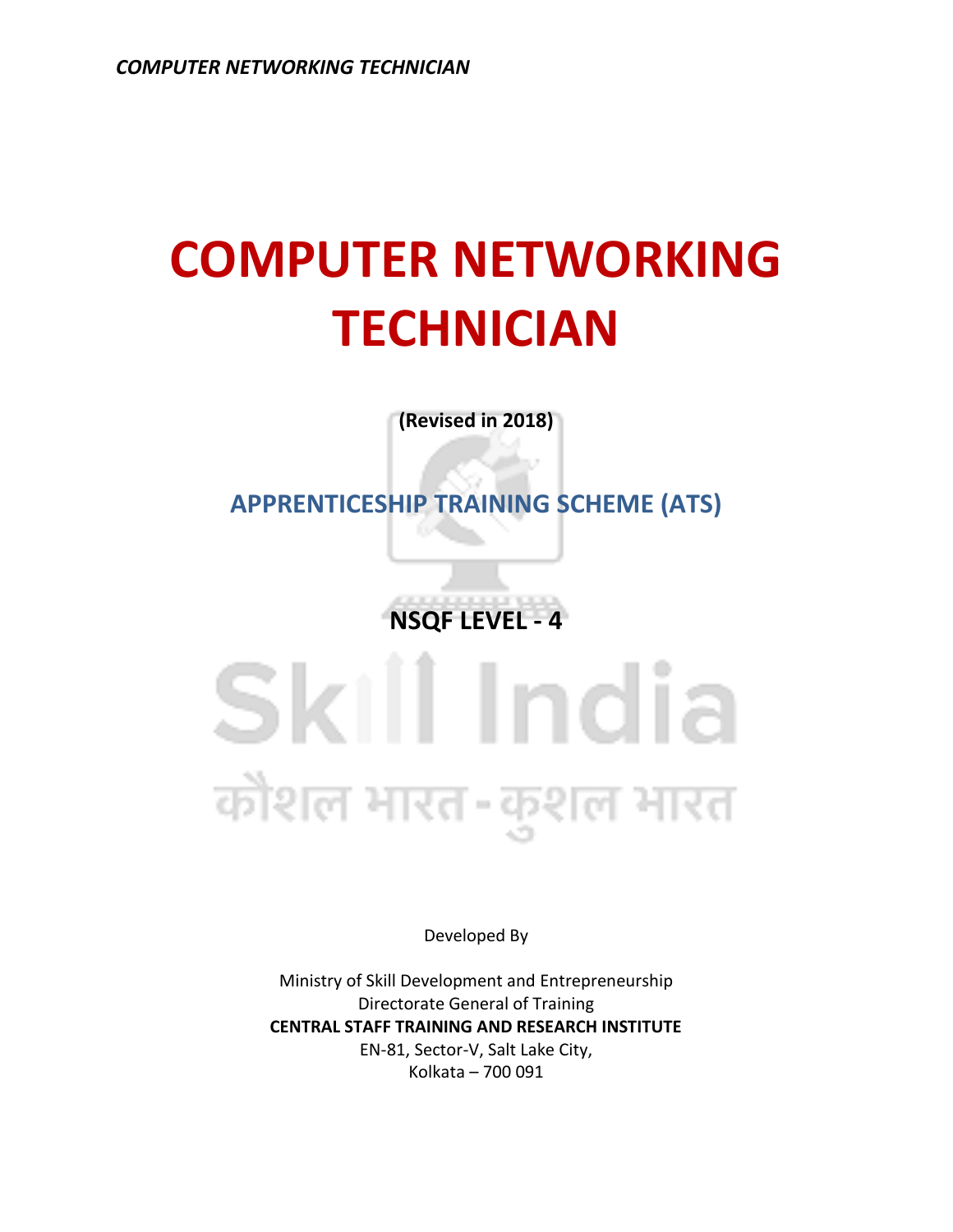# **ACKNOWLEDGEMENT**

The DGT sincerely express appreciation for the contribution of the Industry, State Directorate, Trade Experts and all others who contributed in revising the curriculum. Special acknowledgement to the following industries/organizations who have contributed valuable inputs in revising the curricula through their expert members:

- 1. Sami infotech , Nerul ,Navi Mumbai
- 2. Christioni Sharpline Tech Pvt. Ltd, Navi Mumbai.
- 3. Abvolt India Pvt Ltd, Vikroli Mumbai
- 4. Global Techgies, Vashi, Navi Mumbai
- 5. Festo India Pvt. Ltd, Santcruz Mumbai

Special acknowledgement is extended by DGT to the following expert members who had contributed immensely in this curriculum.

| SI. | <b>Name &amp; Designation</b> | Organization                        | <b>Expert Group</b> |
|-----|-------------------------------|-------------------------------------|---------------------|
| No. | Sh/Mr./Ms.                    |                                     | <b>Designation</b>  |
| 1.  | L. K. Mukherjee, DDT          | <b>CSTARI Kolkata</b>               | Expert              |
| 2.  | B. Das, ADT                   | <b>CSTARI Kolkata</b>               | Expert              |
| 3.  | Afreen Sayed, Director        | Sami infotech, Navi mumbai          | Expert              |
| 4.  | Chandrashekhar V. Varorkar    | Christioni Sharpline Tech Pvt. Ltd, | Expert              |
|     |                               | Navi Mumbai                         |                     |
| 5.  | Ashish Kulkarni               | Festo India Pvt. Ltd, Santcruz      | Expert              |
|     |                               | Mumbai                              |                     |
| 6.  | V.A. Kowshik                  | Festo India Pvt. Ltd, Santcruz      | Expert              |
|     |                               | Mumbai                              |                     |
| 7.  | K.K.Sing                      | Global Techgies, vashi, Navi        | Expert              |
|     |                               | Mumbai                              |                     |
| 8.  | <b>Ilesh Shah</b>             | Abvolt India Pvt Ltd, vikroli       | Expert              |
|     |                               | Mumbai                              |                     |
| 9.  | K.V. Satyanarayena, TO        | <b>CSTARI Kolkata</b>               | Expert              |
| 10. | M.V. Pillai                   | AAA , BTRI Ulhasnagar Dist Thane    | Expert              |
| 11. | H. N. Bargal                  | <b>DVET Mumbai</b>                  | Expert              |
| 12. | Vishnu .D.Maske               | Inst Copa, ITI Mumbai               | Expert              |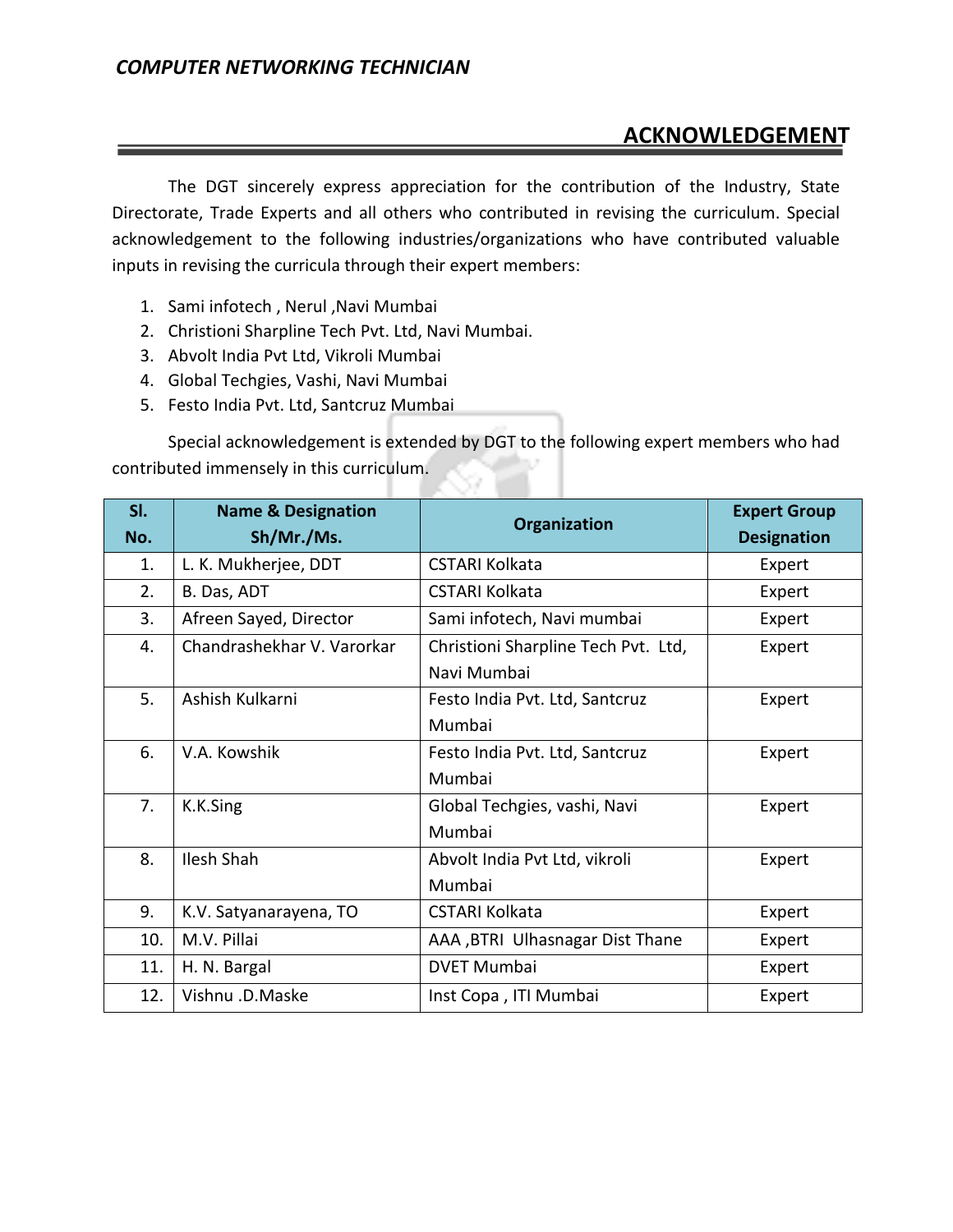# **CONTENTS**

| SI.<br>No. | <b>Topics</b>                                               | Page No.  |
|------------|-------------------------------------------------------------|-----------|
| 1.         | Background                                                  | $1 - 2$   |
| 2.         | <b>Training System</b>                                      | $3 - 7$   |
| 3.         | <b>Job Role</b>                                             | 8         |
| 4.         | NSQF Level Compliance                                       | 9         |
| 5.         | <b>General Information</b>                                  | 10        |
| 6.         | <b>Learning Outcome</b>                                     | $11 - 12$ |
| 7.         | Learning Outcome with Assessment Criteria                   | $13 - 15$ |
| 8.         | Syllabus                                                    | $16 - 18$ |
|            | Syllabus - Core Skill                                       | 19-23     |
| 9.         | 9.1 Core Skill - Workshop Calculation & Science and         |           |
|            | <b>Engineering Drawing</b>                                  |           |
|            | 9.2 Core Skill - Employability Skill                        |           |
| 10.        | Details of Competencies (On-Job Training)                   |           |
| 11.        | List of Trade Tools & Equipment Basic Training - Annexure I | $26 - 32$ |
| 12.        | Format for Internal Assessment - Annexure II                | 33        |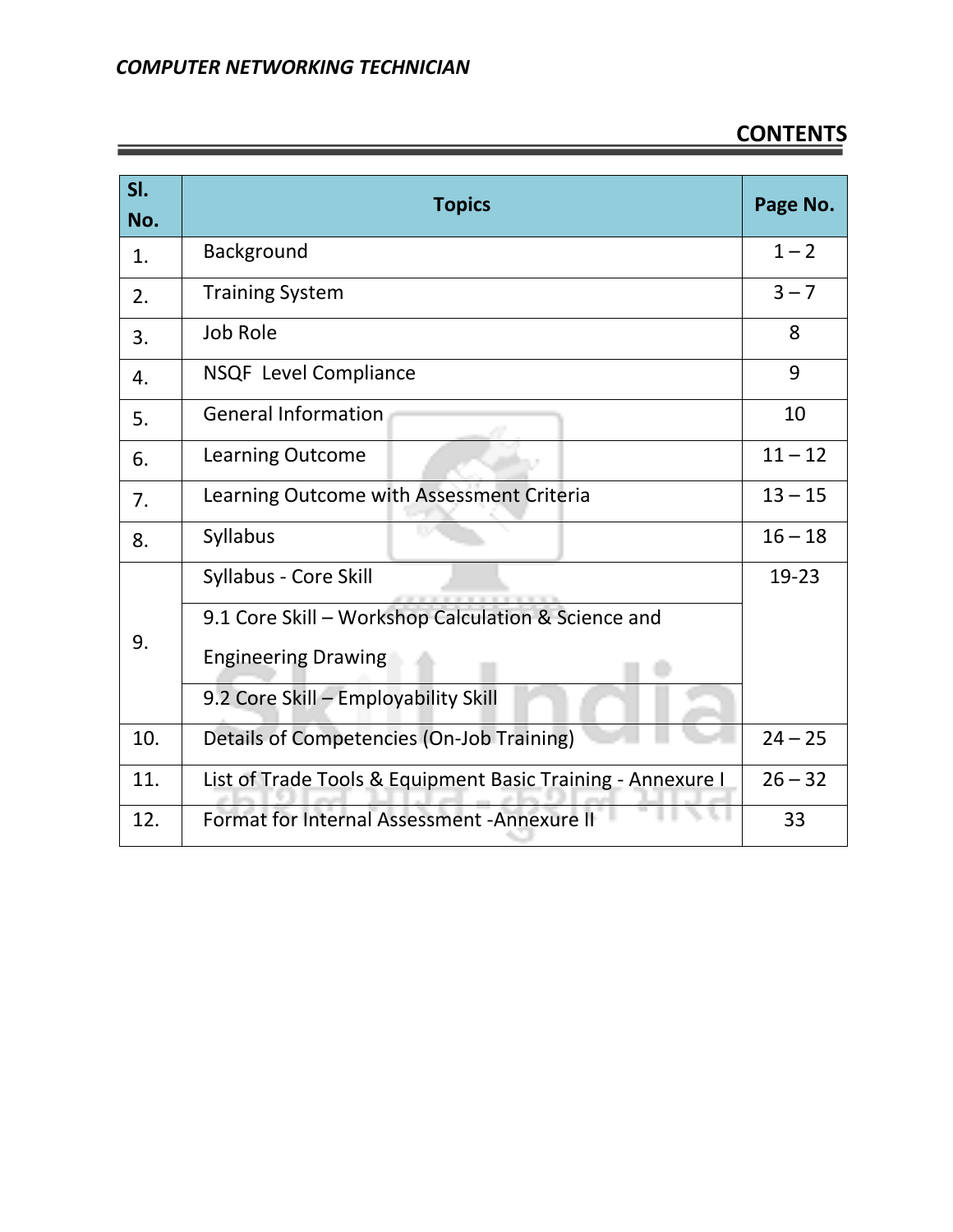#### **1.1 Apprenticeship Training Scheme under Apprentice Act 1961**

The Apprentices Act, 1961 was enacted with the objective of regulating the programme of training of apprentices in the industry by utilizing the facilities available therein for imparting on-the-job training. The Act makes it obligatory for employers in specified industries to engage apprentices in designated trades to impart Apprenticeship Training on the job in industry to school leavers and person having National Trade Certificate(ITI pass-outs) issued by National Council for Vocational Training (NCVT) to develop skilled manpower for the industry**.** There are four categories of apprentices namely**; trade apprentice, graduate, technician and technician (vocational) apprentices.** 

Qualifications and period of apprenticeship training of **trade apprentices** vary from trade to trade. The apprenticeship training for trade apprentices consists of basic training followed by practical training. At the end of the training, the apprentices are required to appear in a trade test conducted by NCVT and those successful in the trade tests are awarded the National Apprenticeship Certificate.

The period of apprenticeship training for graduate (engineers), technician (diploma holders and technician (vocational) apprentices is one year. Certificates are awarded on completion of training by the Department of Education, Ministry of Human Resource Development.

### **1.2 Changes in Industrial Scenario**

Recently we have seen huge changes in the Indian industry. The Indian Industry registered an impressive growth during the last decade and half. The number of industries in India have increased manifold in the last fifteen years especially in services and manufacturing sectors. It has been realized that India would become a prosperous and a modern state by raising skill levels, including by engaging a larger proportion of apprentices, will be critical to success; as will stronger collaboration between industry and the trainees to ensure the supply of skilled workforce and drive development through employment. Various initiatives to build up an adequate infrastructure for rapid industrialization and improve the industrial scenario in India have been taken.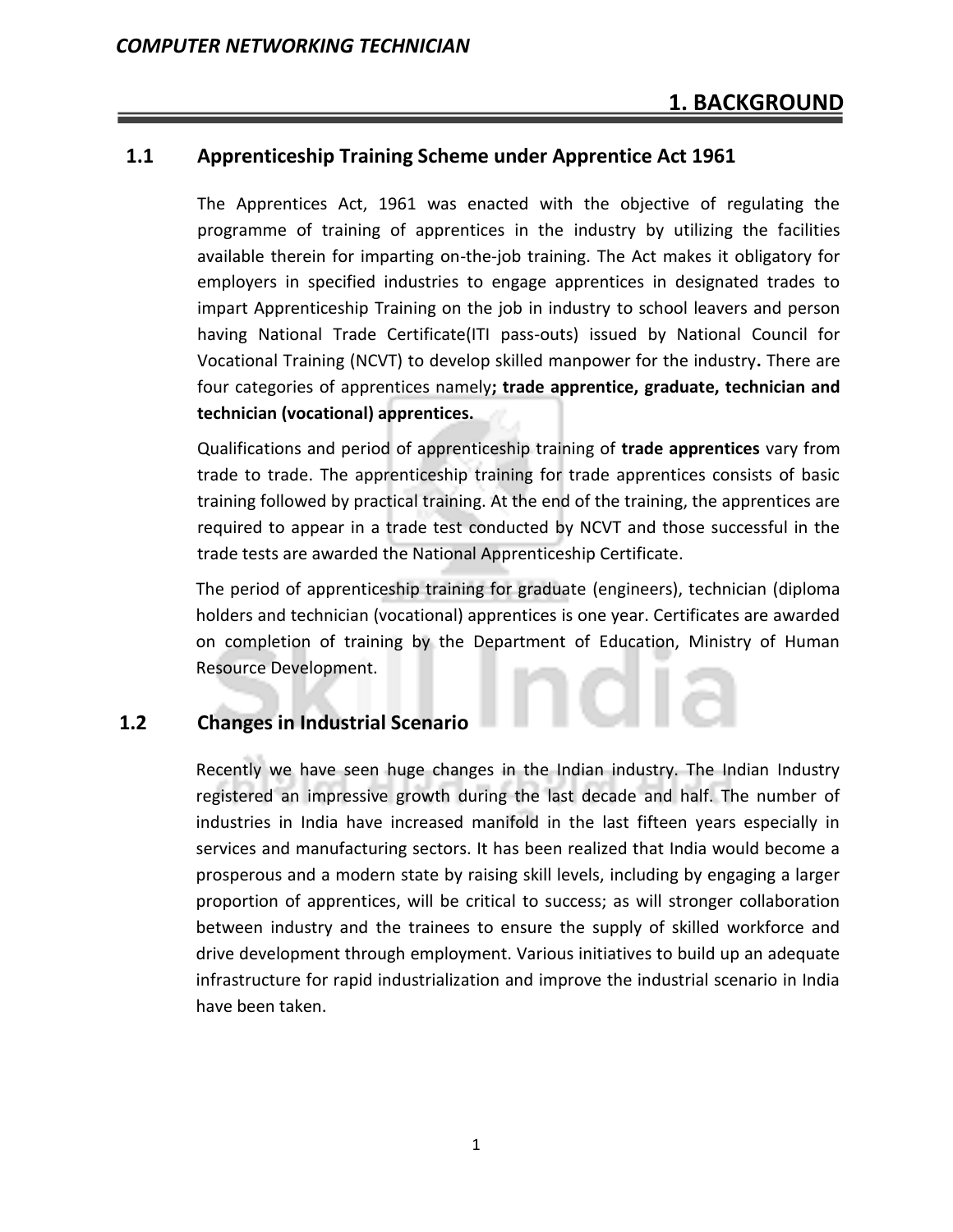#### **1.3 Reformation**

The Apprentices Act, 1961 has been amended and brought into effect from 22<sup>nd</sup> December, 2014 to make it more responsive to industry and youth. Key amendments are as given below:

- Prescription of number of apprentices to be engaged at establishment level instead of trade-wise.
- Establishment can also engage apprentices in optional trades which are t designated, with the discretion of entry level qualification and syllabus.
- Scope has been extended also to n-engineering occupations.
- Establishments have been permitted to outsource basic training in an institute of their choice.
- The burden of compliance on industry has been reduced significantly.

والمستحدث

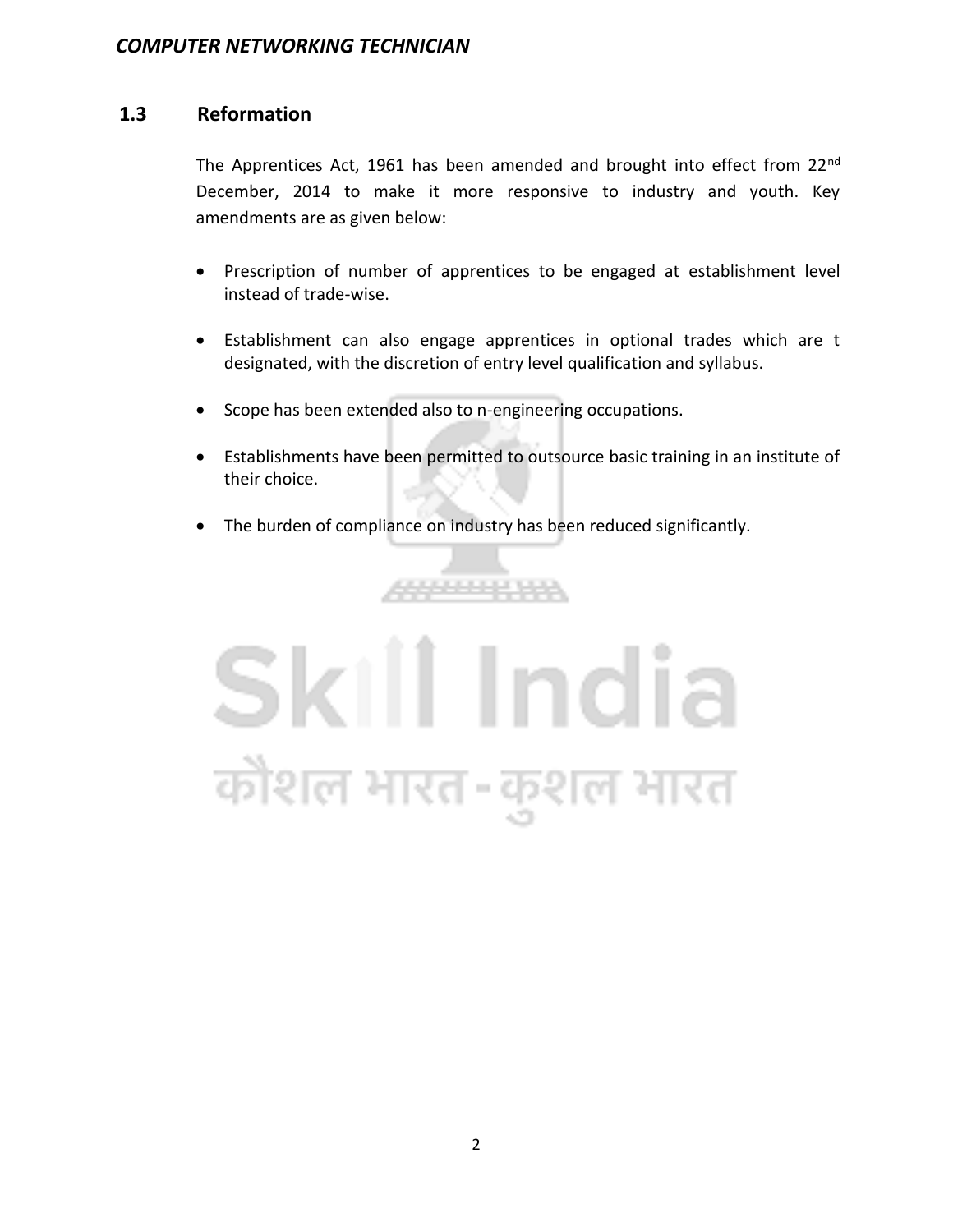# **2. TRAINING SYSTEM**

#### **2.1 GENERAL**

Directorate General of Training (DGT) under Ministry of Skill Development & Entrepreneurship offers range of vocational training courses catering to the need of different sectors of ecomy/ Labour market. The vocational training programmes are delivered under aegis of National Council of Vocational Training (NCVT). Craftsman Training Scheme (CTS) and Apprenticeship Training Scheme (ATS) are two pioneer programmes of NCVT for propagating vocational training.

Computer Networking Technician trade under ATS is one of the most popular courses delivered nationwide through different industries. The course is of two years (01 Block) duration. It mainly consists of Domain area and Core area. In the Domain area Trade Theory & Practical impart professional - skills and knowledge, while Core area - Workshop Calculation and science, Engineering Drawing and Employability Skills imparts requisite core skills & knowledge and life skills. After passing out the training programme, the trainee is being awarded National Apprenticeship Certificate (NAC) by NCVT having worldwide recognition.

#### **Broadly candidates need to demonstrate that they are able to:**

- Read & interpret technical parameters/document, plan and organize work processes, identify necessary materials and tools;
- Perform task with due consideration to safety rules, accident prevention regulations and environmental protection stipulations;
- Apply professional skill, knowledge, core skills & employability skills while performing jobs and solve problem during execution.
- Check the job/assembly as per drawing for functioning, identify and rectify errors in job/assembly. a pro a matu
- Document the technical parameters related to the task undertaken.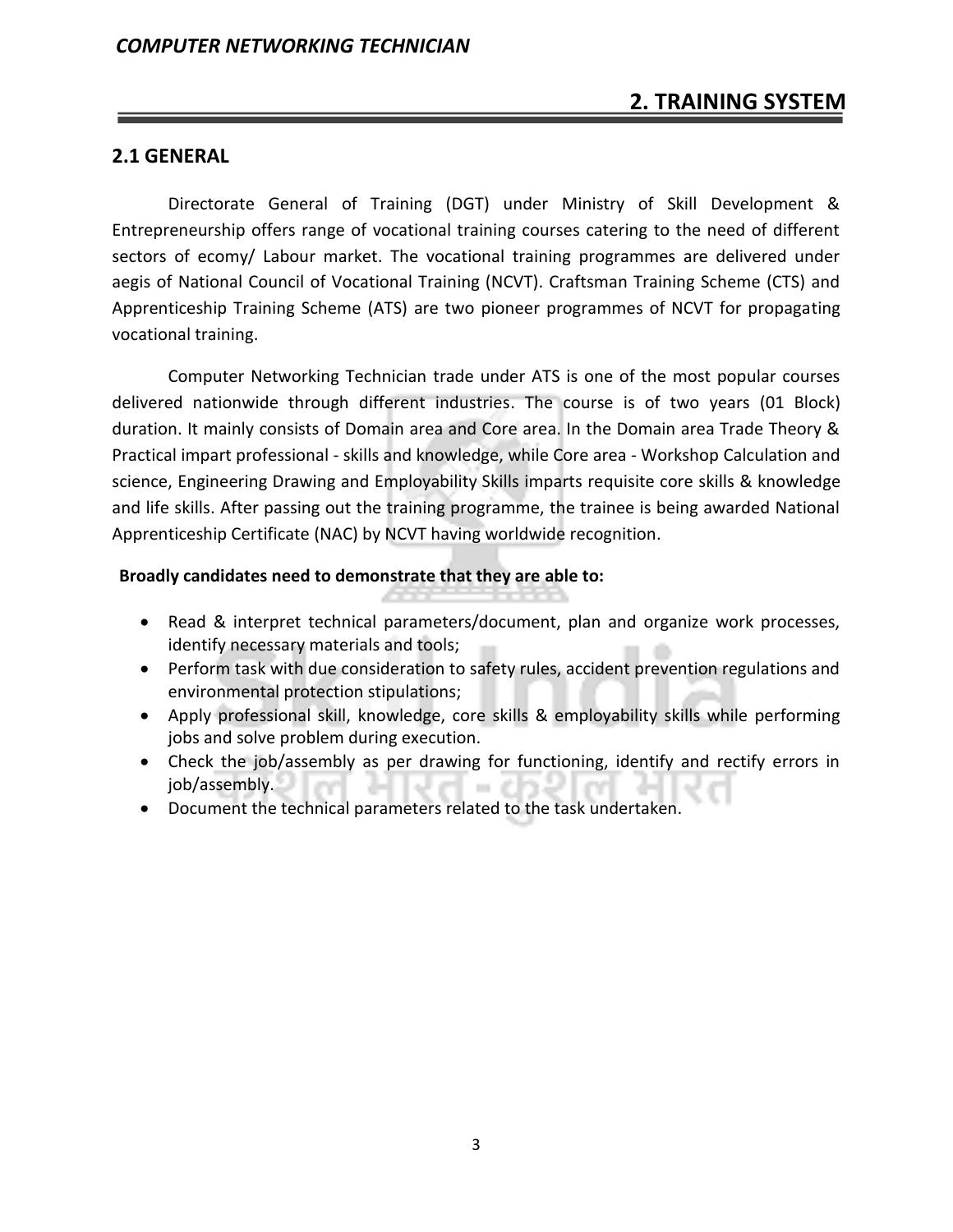# **2.2 CAREER PROGRESSION PATHWAYS**:

• Indicative pathways for vertical mobility.



#### **2.3 COURSE STRUCTURE:**

Table below depicts the distribution of training hours across various course elements during a period of one year (*Basic Training and On-Job Training*) : -

#### **Total training duration details: -**

| <b>Time</b><br>(in months) | $1 - 3$        | $4 - 15$    |
|----------------------------|----------------|-------------|
| <b>Basic Training</b>      | <b>Block-1</b> | -----       |
| <b>Practical Training</b>  | ----           | $Block - I$ |
| (On - job training)        |                |             |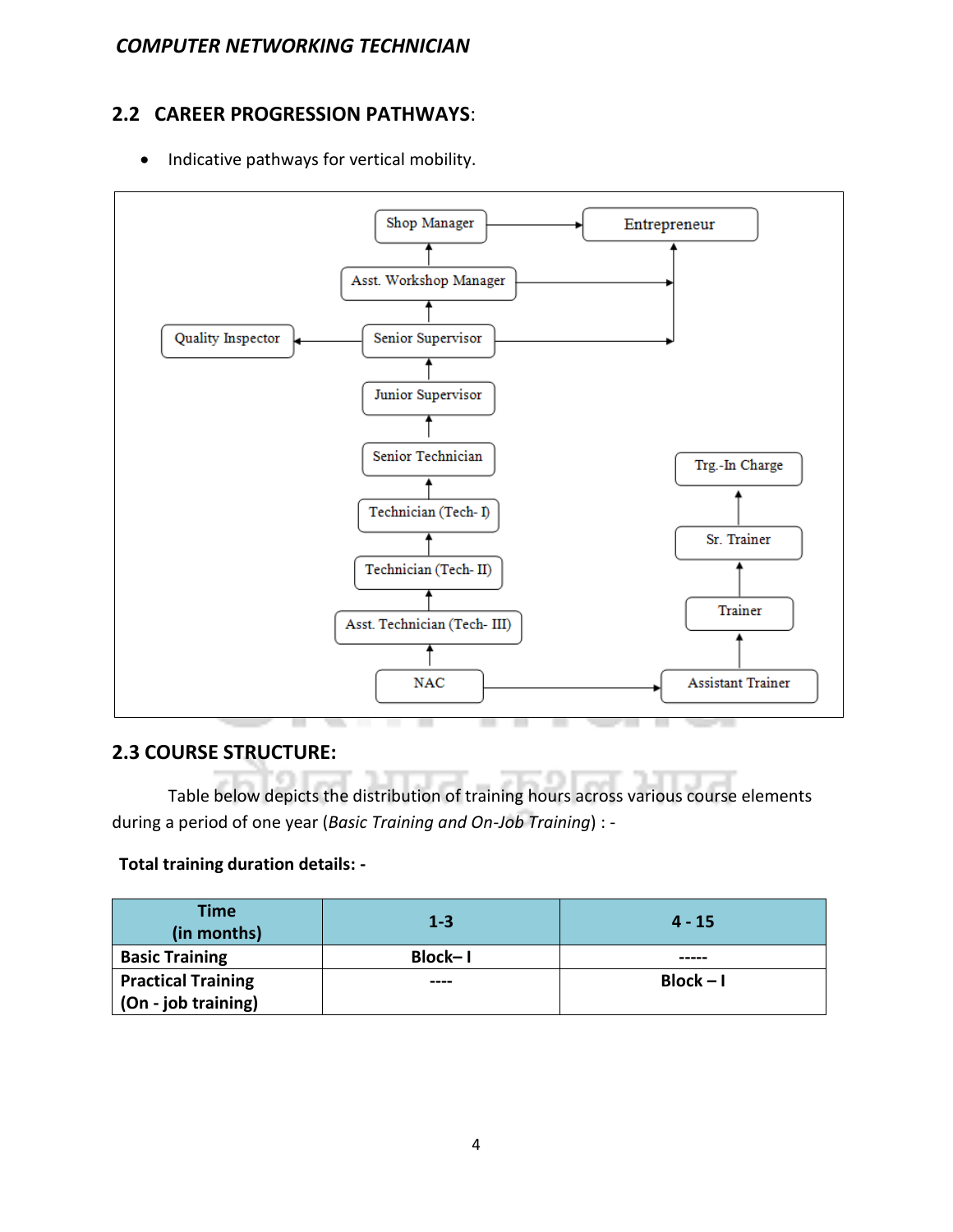#### **A. Basic Training:-**

For 02 yrs. course (Engg.) : (**Total 06 months:** 03 months in 1<sup>st</sup>yr. + 03 months in 2<sup>nd</sup> yr.) For 01 yr. course (Engg.) : (**Total 03 months:** 03 months in  $1^{st}$  yr.)

| SI. No. | <b>Course Element</b>                        | <b>Total tional Training Hours</b> |                             |
|---------|----------------------------------------------|------------------------------------|-----------------------------|
|         |                                              | For 02 Yrs.<br>course              | <b>For 01 Yr.</b><br>course |
| 1.      | Professional Skill (Trade Practical)         | 550                                | 275                         |
| 2.      | Professional Knowledge (Trade Theory)        | 240                                | 120                         |
| 3.      | <b>Workshop Calculation &amp; Science</b>    | 40                                 | 20                          |
| 4.      | <b>Engineering Drawing</b>                   | 60                                 | 30                          |
| 5.      | <b>Employability Skills</b>                  | 110                                | 55                          |
|         | <b>Total (Including internal assessment)</b> | 1000                               | 500                         |

#### **B. On-Job Training:-**

For 02 yrs. Course (Engg.) : (**Total 18 months:** 09 months in 1st yr. + 09 months in 2nd yr.) tional Training Hours for On-Job Training: 3120 Hrs. For 01 yr. course (Engg.) : (**Total 12 months**)

tional Training Hours for On-Job Training: 2080 Hrs.

#### **C. Total training hours:-**

| <b>Duration</b>            | <b>Basic Training</b> | <b>On-Job Training</b> | <b>Total</b> |
|----------------------------|-----------------------|------------------------|--------------|
| For 02 yrs. course (Engg.) | 1000 hrs.             | 3120 hrs.              | 4120 hrs.    |
| For 01 yr. course (Engg.)  | 500 hrs.              | 2080 hrs.              | 2580 hrs.    |

#### **2.4 ASSESSMENT & CERTIFICATION:**

The trainee will be tested for his skill, knowledge and attitude during the period of course and at the end of the training programme as certified by Govt of India from time to time. The Employability skills will be tested in first two semesters only.

a) The Internal assessment during the period of training will be done by Formative assessment method by testing for assessment criteria listed against learning outcomes. The training institute have to maintain individual *trainee portfolio* as detailed in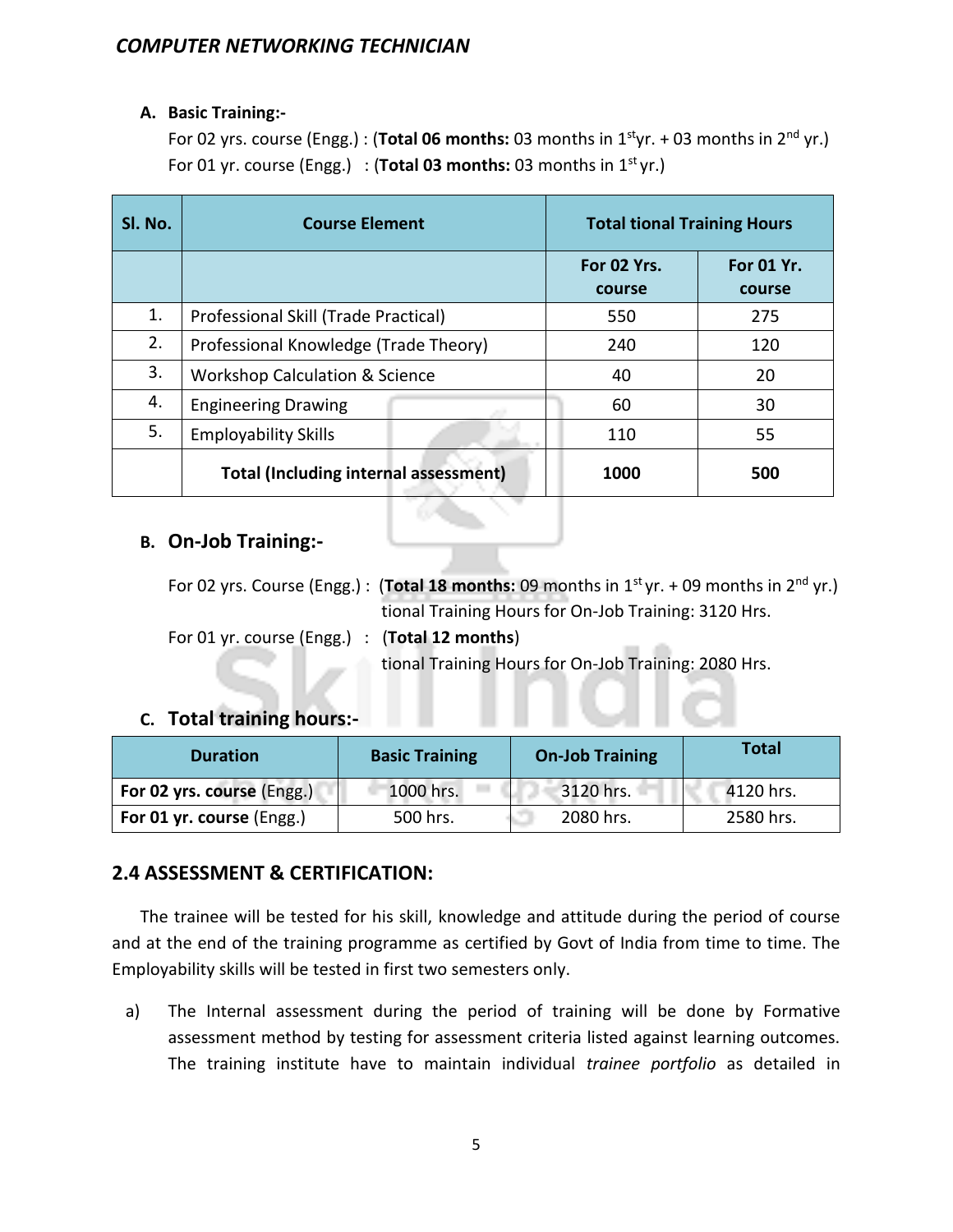assessment guideline. The marks of internal assessment will be as per the template (Annexure – II).

b) The final assessment will be in the form of summative assessment method. The All India Trade Test for awarding NAC will be conducted by NCVT on completion of course as per guideline of Govt of India. The pattern and marking structure is being certified by govt of India from time to time. The learning outcome and assessment criteria will be basis for setting question papers for final assessment. The examiner during final examination will also check individual trainee's profile as detailed in assessment guideline before giving marks for practical examination.

#### **2.4.1 PASS REGULATION**

The minimum pass percent for Practical is 60% & minimum pass percent for Theory subjects 40%. The candidate pass in each subject conducted under all India trade test.

#### **2.4.2 ASSESSMENT GUIDELINE**

Appropriate arrangements should be made to ensure that there will be artificial barriers to assessment. The nature of special needs should be taken into account while undertaking assessment. Due consideration should be given while assessing for team work, avoidance/reduction of scrap/wastage and disposal of scarp/wastage as per procedure, behavioral attitude, sensitivity to environment and regularity in training. The sensitivity towards OSHE and self-learning attitude are to be considered while assessing competency.

Assessment will be evidence based comprising the following:

- Job carried out in labs/workshop
	- Record book/ daily diary
- Answer sheet of assessment
- Viva-voce
	- Progress chart
	- Attendance and punctuality
	- **Assignment**
	- Project work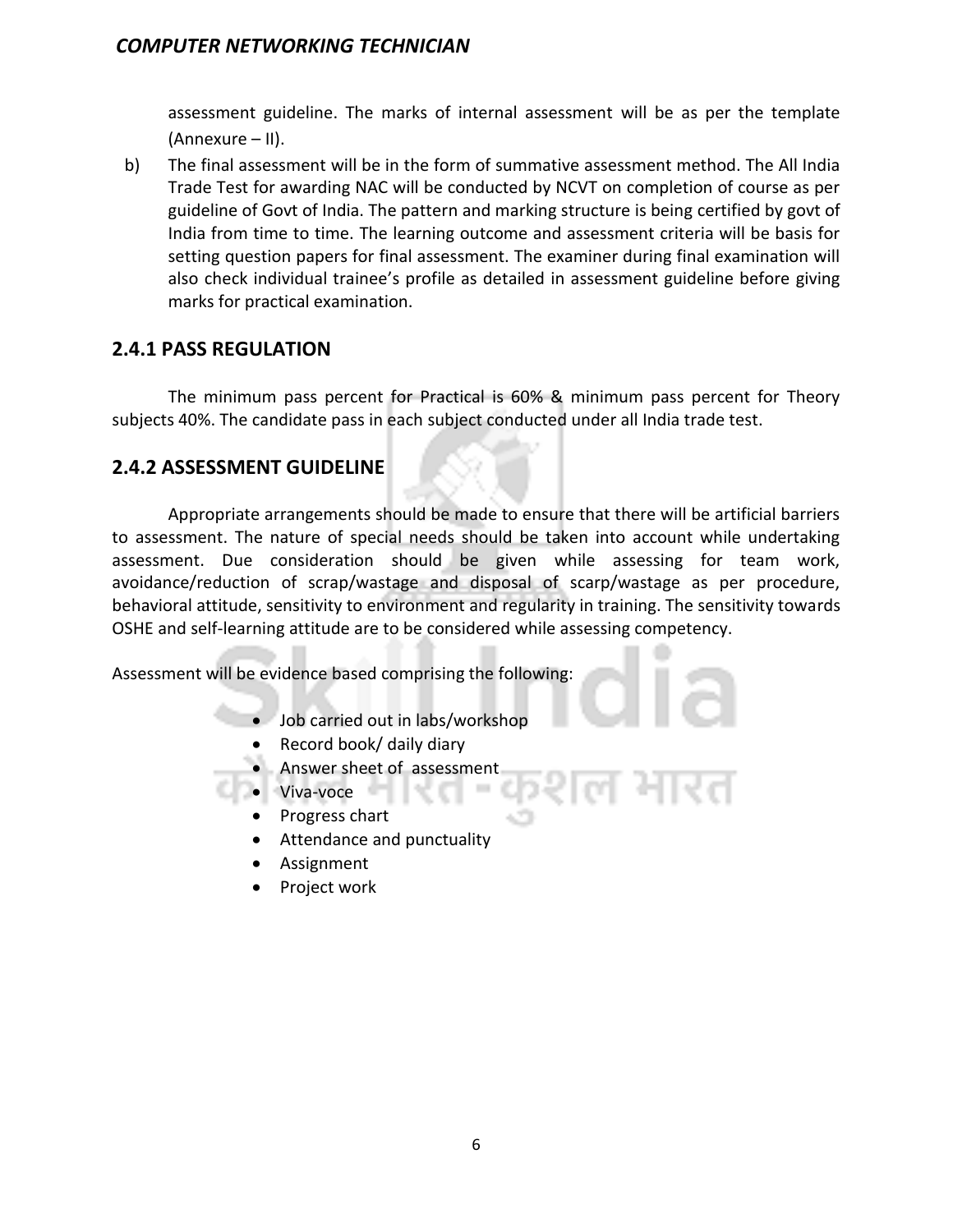Evidences of internal assessments are to be preserved until forthcoming semester examination for audit and verification by examination body. The following marking pattern to be adopted while assessing:

| <b>Performance Level</b>                                                                                                                                                                                                                                                           | <b>Evidence</b>                                                                                                                                                                                                                                                                                                                                                                   |  |  |
|------------------------------------------------------------------------------------------------------------------------------------------------------------------------------------------------------------------------------------------------------------------------------------|-----------------------------------------------------------------------------------------------------------------------------------------------------------------------------------------------------------------------------------------------------------------------------------------------------------------------------------------------------------------------------------|--|--|
| (a) Weightage in the range of below 70% to be allotted during assessment                                                                                                                                                                                                           |                                                                                                                                                                                                                                                                                                                                                                                   |  |  |
| performance in this grade, the<br>For<br>candidate with occasional guidance and<br>showing due regard for safety procedures<br>and practices, has produced work which<br>demonstrates<br>attainment<br>of<br>an<br>acceptable standard of craftsmanship.                           | Demonstration of good skill in the use of<br>hand tools, machine tools and workshop<br>equipment<br>Below 70% tolerance dimension/accuracy<br>achieved while undertaking different work<br>with those demanded by the<br>component/job/set standards.<br>A fairly good level of neatness and<br>consistency in the finish<br>Occasional support in completing the<br>project/job. |  |  |
| (b)Weightage in the range of above 70% - 80% to be allotted during assessment                                                                                                                                                                                                      |                                                                                                                                                                                                                                                                                                                                                                                   |  |  |
| For this grade, the candidate, with little<br>guidance and showing due regard for<br>safety procedures and practices, has<br>produced work which demonstrates<br>attainment of a reasonable standard of<br>craftsmanship.                                                          | • Good skill levels in the use of hand tools,<br>machine tools and workshop equipment<br>70-80% tolerance dimension/accuracy<br>$\bullet$<br>achieved while undertaking different work<br>with those demanded by the<br>component/job/set standards.<br>A good level of neatness and consistency in<br>the finish<br>Little support in completing the project/job                 |  |  |
| (c) Weightage in the range of above 80% to be allotted during assessment                                                                                                                                                                                                           |                                                                                                                                                                                                                                                                                                                                                                                   |  |  |
| For performance in this grade, the<br>candidate, with minimal or support in<br>organization and execution and with due<br>regard<br>for<br>safety procedures<br>and<br>practices, has produced work which<br>demonstrates attainment<br>of a<br>high<br>standard of craftsmanship. | High skill levels in the use of hand tools,<br>machine tools and workshop equipment<br>Above 80% tolerance dimension/accuracy<br>achieved while undertaking different work<br>with those demanded by the<br>component/job/set standards.<br>A high level of neatness and consistency in<br>the finish.<br>Minimal or support in completing the<br>project.                        |  |  |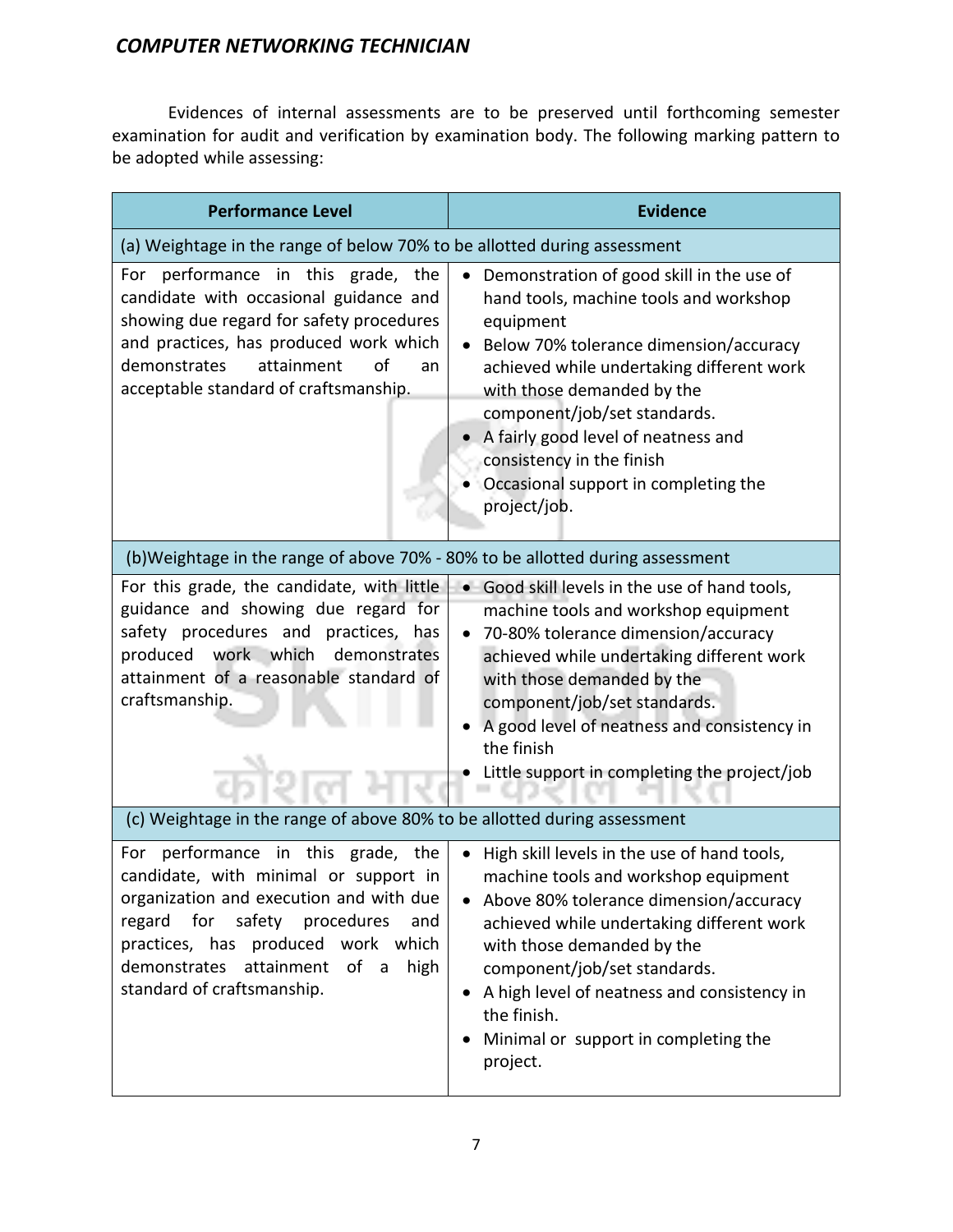Brief description of Job roles of Computer Networking Technician After completion of the course the apprentices shall be qualified for one or more of the following job roles:

- Computer Networking Technician personnel is to support and maintain computer network systems and related devices.
- The person includes installing, configuring, operating, repairing, diagnosing, maintaining, and upgrading all network devices and equipment while ensuring optimal workstation performance.
- The person will also troubleshoot problem areas in a timely and accurate fashion, and provide end user training and assistance where required. Install, maintain and setup LAN with Internet Connection.
- Determining and installing appropriate security measures.
- Provide technical support on-site or via phone or email
- Install, configure, and maintain common end user application software. May train and provide assistance to end users.
- Troubleshoots software and hardware problems related to Internet applications.

20000000000

 $1-\epsilon$ 

• Ability to control network programs, network management, and network architecture

#### **Reference NCO – 2015:**

i) 2523.9900 (Computer Network Professionals, Other)

त्रीशल भारत

ii) 3513.9900 (Computer Network and systems Technician, Other)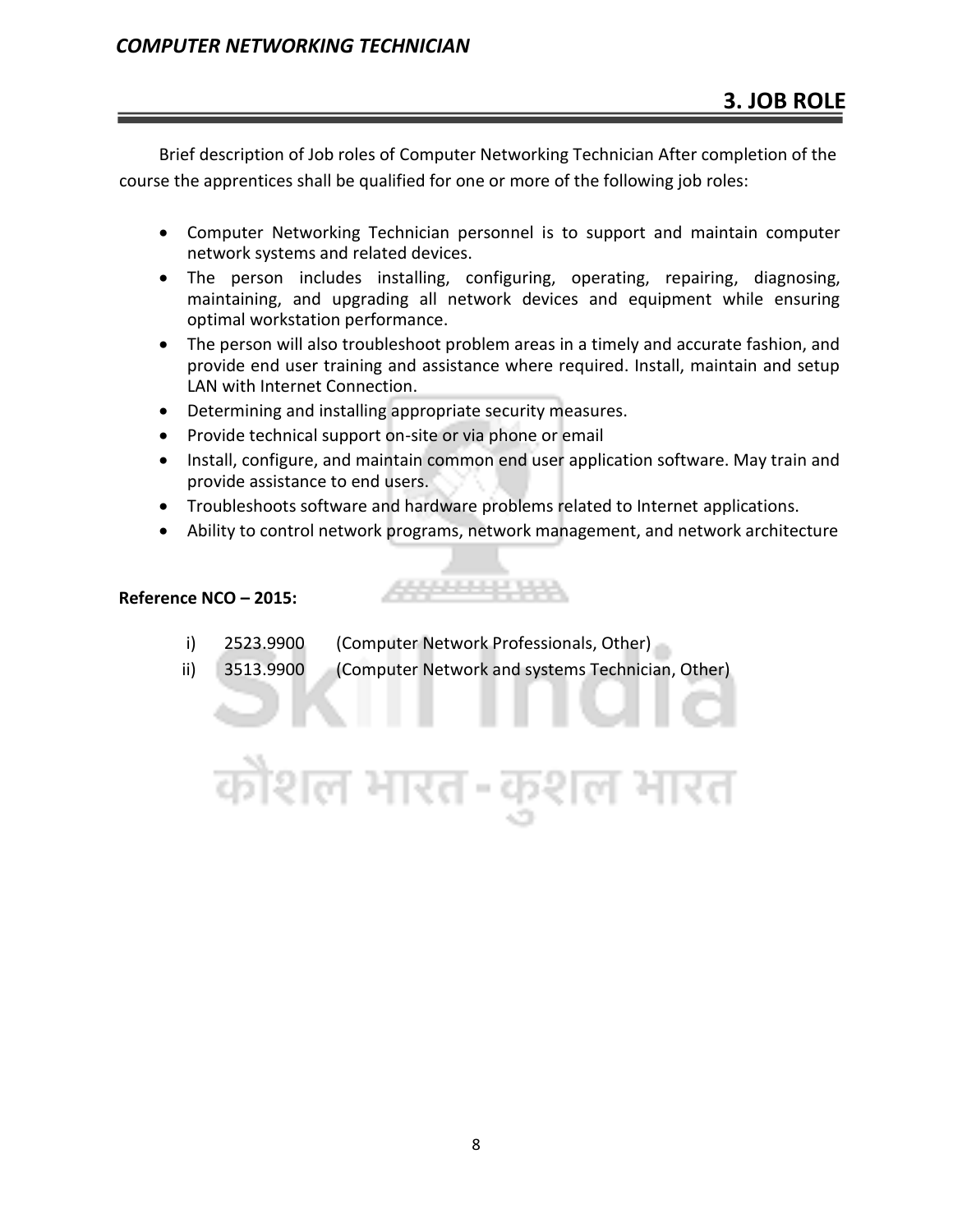# **4. NSQF LEVEL COMPLIANCE**

NSQF level for Computer Networking Technician trade under ATS: **Level 4**

As per certification issued by Govt. of India dated- 27.12.2013 on National Skill Qualification Framework total 10 (Ten) Levels are defined.

Each level of the NSQF is associated with a set of descriptors made up of five outcome statements, which describe in general terms, the minimum knowledge, skills and attributes that a learner needs to acquire in order to be certified for that level.

Each level of the NSQF is described by a statement of learning outcomes in five domains, known as level descriptors. These five domains are:

- a. Process
- b. Professional knowledge,
- c. Professional skill,
- d. Core skill and
- e. Responsibility.

e la

The Broad Learning outcome of Computer Networking Technician trade under ATS mostly matches with the Level descriptor at Level- 4.

n e

The NSQF level-4 descriptor is given below:

a.

a ma

| <b>Level</b> | <b>Process</b>  | <b>Professional</b> | <b>Professional</b> | <b>Core Skill</b> | <b>Responsibility</b> |
|--------------|-----------------|---------------------|---------------------|-------------------|-----------------------|
|              | <b>Required</b> | <b>Knowledge</b>    | <b>Skill</b>        |                   |                       |
| Level 4      | Work in         | Factual             | Recall and          | Language to       | Responsibility        |
|              | familiar,       | knowledge           | demonstrate         | communicate       | for own work          |
|              | predictable,    | of field of         | practical skill,    | written or oral,  | and learning.         |
|              | routine,        | knowledge or        | routine and         | with required     |                       |
|              | situation of    | study               | repetitive in       | clarity, skill to |                       |
|              | clear choice.   |                     | narrow range        | basic             |                       |
|              |                 |                     | of application,     | Arithmetic        |                       |
|              |                 |                     | using               | and algebraic     |                       |
|              |                 |                     | appropriate         | principles,       |                       |
|              |                 |                     | rule and            | basic             |                       |
|              |                 |                     | tool, using         | understanding     |                       |
|              |                 |                     | quality             | of social         |                       |
|              |                 |                     | concepts            | political         |                       |
|              |                 |                     |                     | and natural       |                       |
|              |                 |                     |                     | environment.      |                       |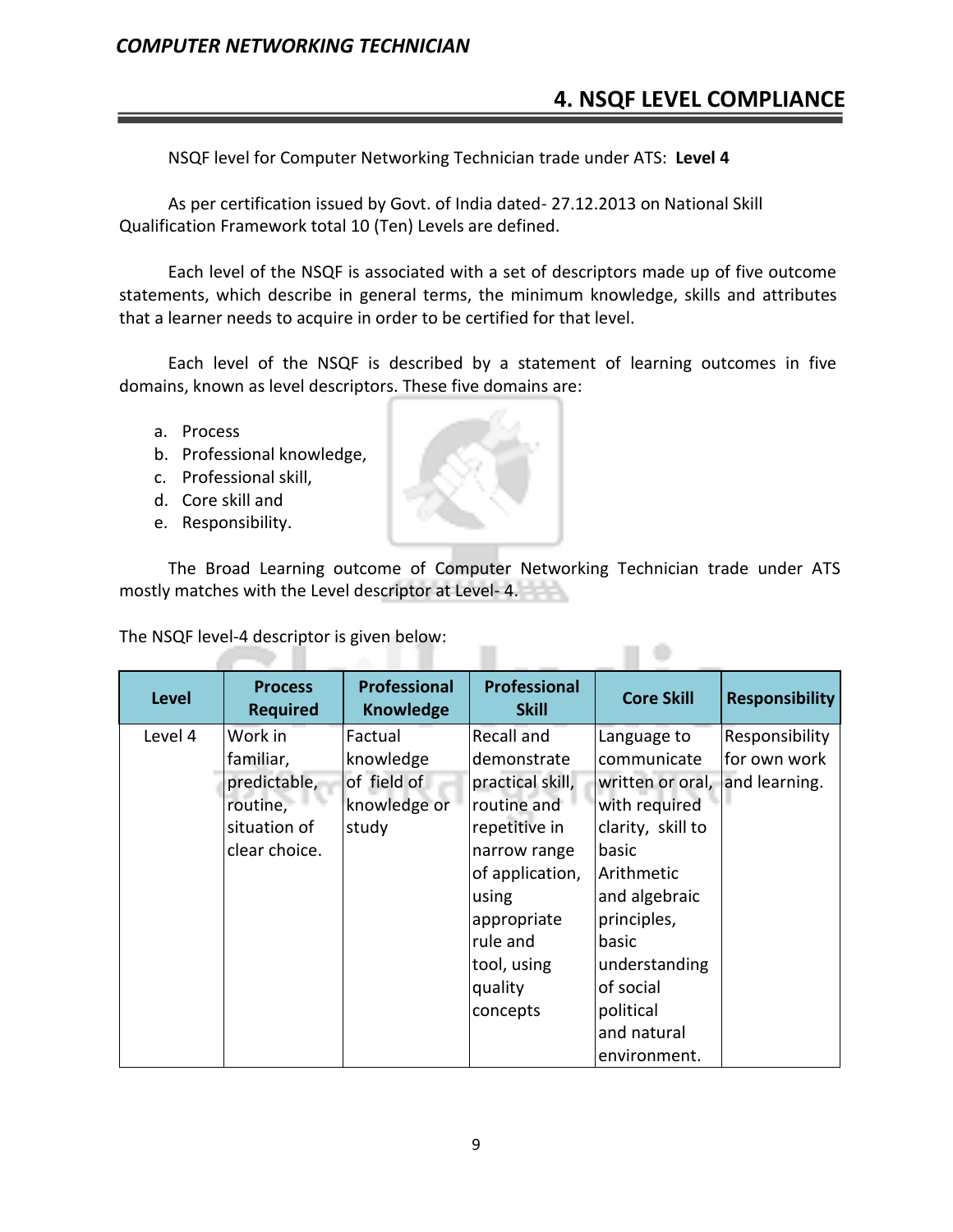# **5. GENERAL INFORMATION**

| <b>Name of the Trade</b>                                                                         | <b>Computer Networking Technician</b>                                                                                                                                                           |  |
|--------------------------------------------------------------------------------------------------|-------------------------------------------------------------------------------------------------------------------------------------------------------------------------------------------------|--|
| <b>NCO - 2015</b>                                                                                | 2523.9900, 3513.9900                                                                                                                                                                            |  |
| <b>NSQF Level</b>                                                                                | Level $-4$                                                                                                                                                                                      |  |
| <b>Duration of Apprenticeship</b><br><b>Training</b><br>(Basic Training + On-Job<br>Training)    | 3 months + One year (01 Block of 12 month duration).                                                                                                                                            |  |
| <b>Duration of Basic Training</b>                                                                | a) Block $-I$ : 3 months<br><b>Total duration of Basic Training: 3 months</b>                                                                                                                   |  |
| <b>Duration of On-Job Training</b>                                                               | a) Block-I: 12 months<br><b>Total duration of Practical Training: 12 months</b>                                                                                                                 |  |
| <b>Entry Qualification</b>                                                                       | Passed 10th class examination under 10+2 system of<br>education or its equivalent                                                                                                               |  |
| <b>Selection of Apprenticeship</b>                                                               | The apprentices will be selected as per Apprenticeship Act<br>amended time to time.                                                                                                             |  |
| <b>Instructors Qualification for</b><br><b>Basic Training</b>                                    | As per ITI instructors qualifications as amended time to time<br>for the specific trade.                                                                                                        |  |
| <b>Examination</b>                                                                               | The internal examination/assessment will be held on<br>completion of each block.<br>Final examination for all subjects will be held at the end of<br>course and same will be conducted by NCVT. |  |
| <b>Rebate to Ex-ITI Trainees</b>                                                                 | 03 months                                                                                                                                                                                       |  |
| <b>CTS trades eligible for</b><br><b>Computer Networking</b><br><b>Technician Apprenticeship</b> | <b>Information Technology</b><br><b>Computer Hardware and Network Maintenance</b>                                                                                                               |  |

#### *Note:*

- *Industry may impart training as per above time schedule for different block, however this is to be fixed. The industry may adjust the duration of training considering the fact that all the components under the syllabus must be covered. However the flexibility should be given keeping in view that safety aspect is compromised.*
- *For imparting Basic Training the industry to tie-up with ITIs having such specific trade and affiliated to NCVT.*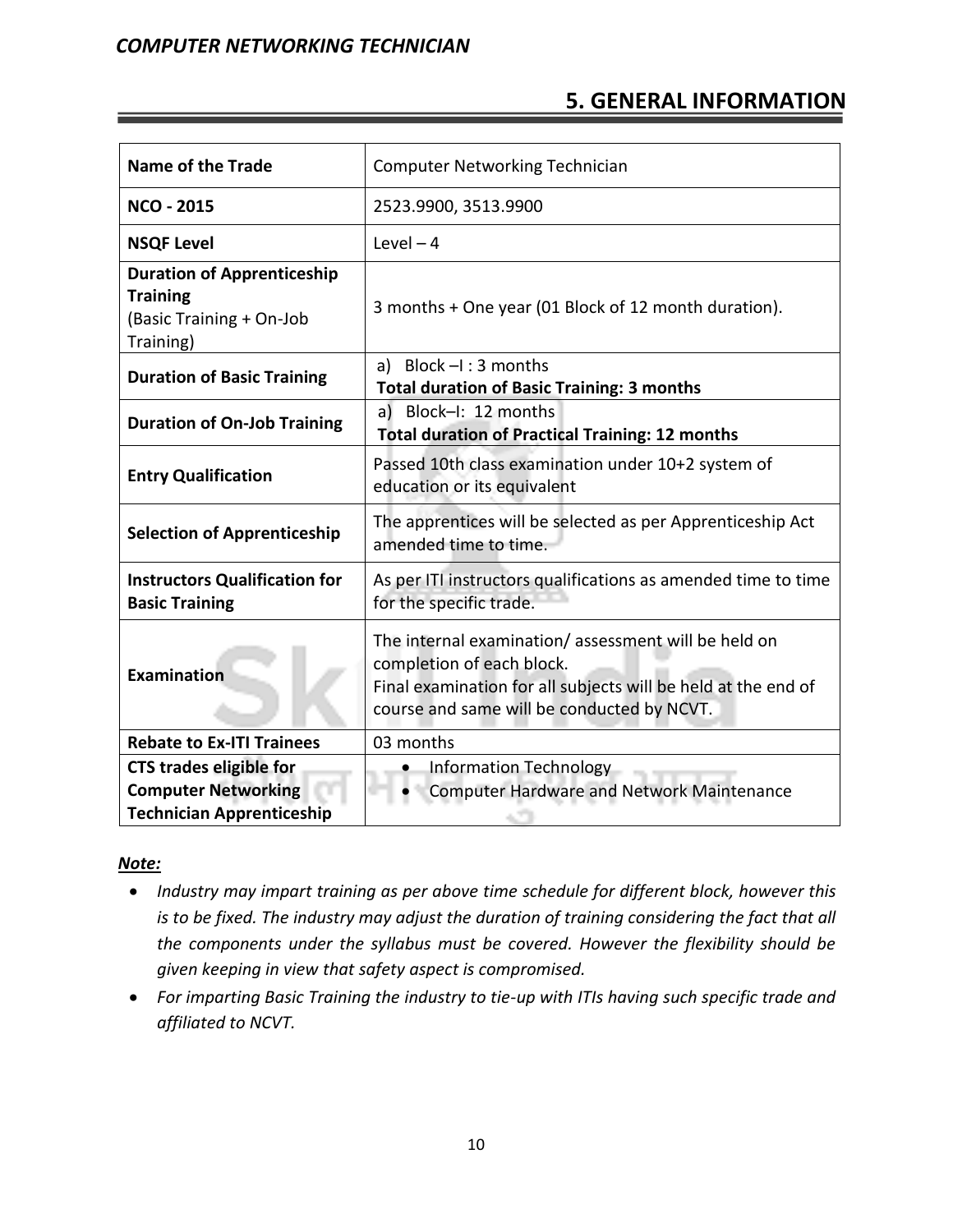# **6. LEARNING OUTCOME**

#### **6.1 GENERIC LEARNING OUTCOME**

The following are minimum broad Common Occupational Skills/ Generic Learning Outcome after completion of the Computer networking technician course of 01 years duration under ATS.

#### **Block I:-**

- 1. Recognize & comply safe working practices, environment regulation and housekeeping.
- 2. Understand and explain different mathematical calculation & science in the field of study including basic electrical. *[Different mathematical calculation Algebra, decimal, binary addition & subtraction , concept of storage units, calculation hard disk capacity , Use of Electricity, Types of current AC, DC, , voltage, resistance, types of connections series, parallel, electric power, unit of electrical energy. Concept of earthling,]*
- 3. Interpret specifications, different engineering drawing and apply for different application in the field of work. *[Different engineering drawing-Geometrical construction, Dimensioning, Free hand sketching of straight lines, dotted lines, chain lines, rectangles, square, circles, polygons etc, Diagram of a Hard disk, diagram of internal components and structure Block diagram of SMPS and diagram of various power connectors, Estimation of material, Electrical & electronic symbol]*
- 4. Select and ascertain measuring instrument and measure dimension of components and record data.
- 5. Explain the concept in productivity, quality tools, and labour welfare legislation and apply such in day to day work to improve productivity & quality.
- 6. Explain energy conservation, global warming and pollution and contribute in day to day work by optimally using available resources.
- 7. Explain personnel finance, entrepreneurship and manage/organize related task in day to day work for personal & societal growth.
- 8. Plan and organize the work related to the occupation.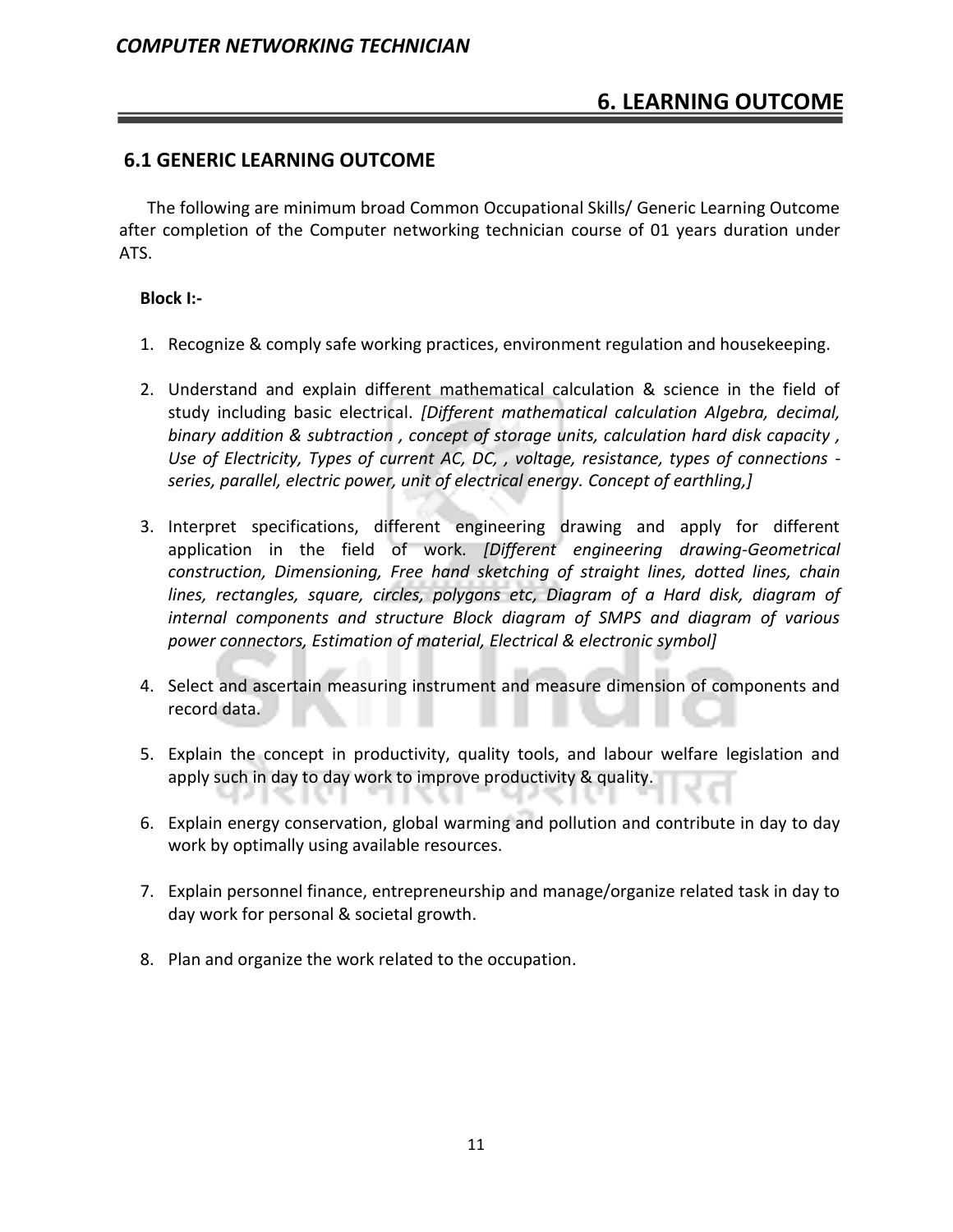#### **6.2 SPECIFIC LEARNING OUTCOME**

#### **Block – I**

- 1. Safety and best practices (5S, KAIZEN etc.)
- 2. Record keeping and documentation
- 3. Identify and test the Computer devices/ components
- 4. Repair & Maintenance work
- 5. Install the Linux/Windows Operating System; configure server, adding user, Creating and managing user, effective access permission.
- 6. Create and manage the network shares, share permission, domain user account configuration, user account properties, domain groups, managing ports, installing and configuration of printer, scanner, disk management tools and tasks, implementing file and folders share permission, using device manager, drivers, signature verification.
- 7. Work and configure the various types of network devices like Ethernet cards, routers, manageable switches, HUB, gateways, firewalls, modems, connector and cables.
- 8. Make network cable by crimping the straight and cross CAT 5 cables and punching with IO Box, HUB/Switch and patch panel.
- 9. Configure a peer to peer network, data communication, connecting computers with network through cable and using Wi-Fi configuration.
- 10. Configure IP address (IP4/IP6) to IP routing, subnetting and supernetting the network, managing TCP/IP protocol.
- 11. Install & configure terminal services, managing server remotely using terminal services (remote desktop) backup restoring data installing DNS, networks installing & configuring DHCP, remote access & VPN configuring & implementing remote access server configuring.
- 12. Share resource and advance sharing setting, installing proxy server, installing and configuring internet connection on a PC using Broadband or Dongle.
- 13. Set up basic protection using public keys and MAC address filters. Integrate wired with wireless network. Power over Ethernet (PoE). Troubleshooting wired and wireless network.
- 14. Identify fault and Trouble shooting in different types of networks. Troubleshooting of network and its configuration and different types of cabling techniques. Working with hardware of servers and its configuration.
- 15. Set up the basic collaboration tool like NetMeeting for activities like chat, application sharing, remote desktop access and control, VoIP. Setup IP camera for basic surveillance scenario, logging and monitoring of devices / locations.
- 16. Practice on firewall technologies to secure the network perimeter, Practice LAN and Wi-Fi configuration to implement security considerations.

*Note: Learning outcomes are reflection of total competencies of a trainee and assessment will be carried out as per assessment criteria.*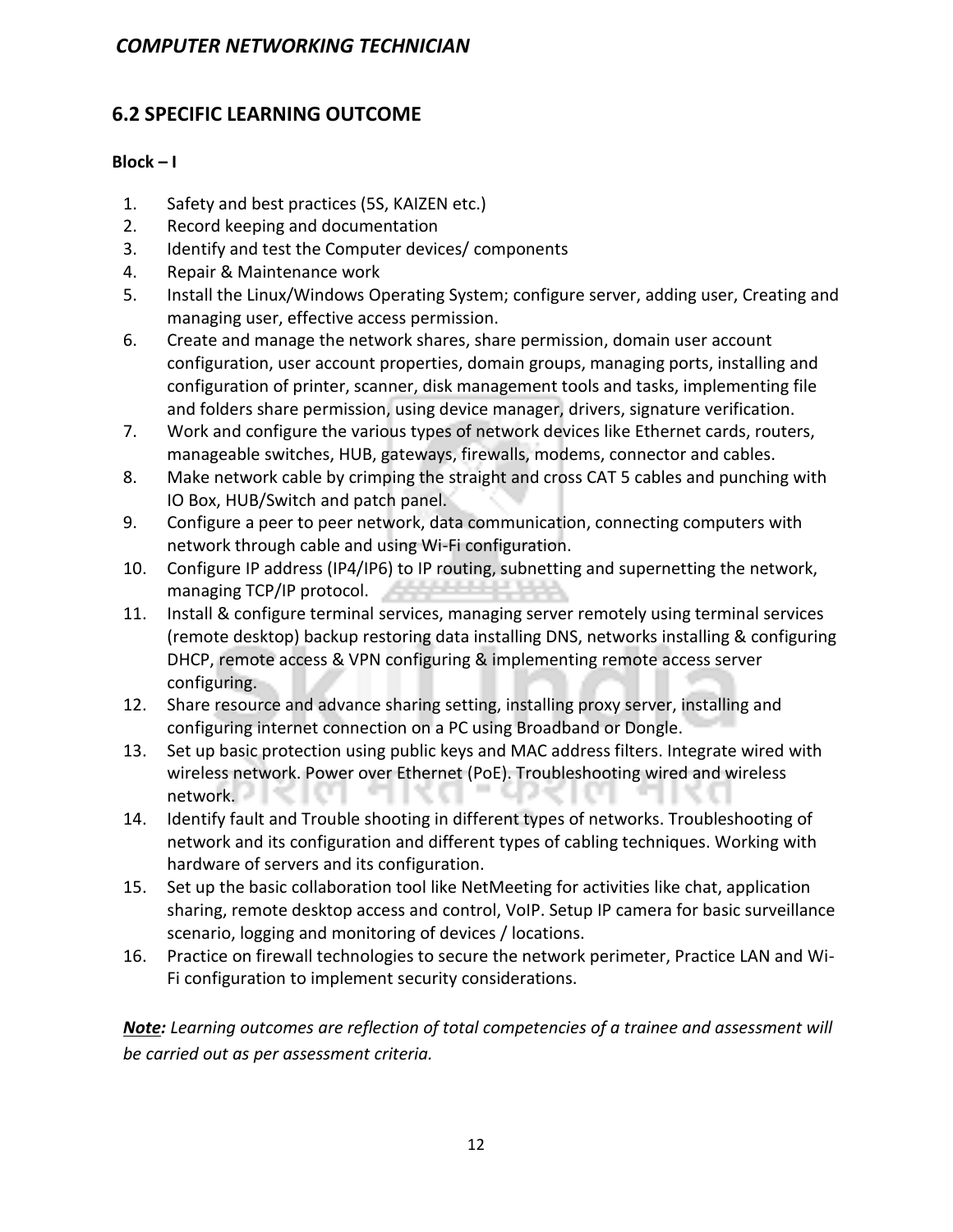# **7. LEARNING OUTCOME WITH ASSESSMENT CRITERIA**

| <b>GENERIC LEARNING OUTCOME</b>                                                              |                                                                                                                                                                                                                       |  |  |
|----------------------------------------------------------------------------------------------|-----------------------------------------------------------------------------------------------------------------------------------------------------------------------------------------------------------------------|--|--|
| <b>LEARNING OUTCOMES</b>                                                                     | <b>ASSESSMENT CRITERIA</b>                                                                                                                                                                                            |  |  |
| 1. Recognize & comply safe<br>working practices, environment<br>regulation and housekeeping. | 1.1.<br>Follow and maintain procedures to achieve a safe<br>working environment in line with occupational<br>health and safety regulations and requirements.                                                          |  |  |
|                                                                                              | 1.2.<br>and<br>report all<br>unsafe<br>situations<br>Recognize<br>according to site policy.                                                                                                                           |  |  |
|                                                                                              | Identify and take necessary precautions on fire<br>1.3.<br>and safety hazards and report according to site<br>policy and procedures.                                                                                  |  |  |
|                                                                                              | off<br>1.4.<br>Identify, handle<br>and<br>store<br>dispose<br>$\sqrt{2}$<br>dangerous/unsalvageable goods and substances<br>according to site policy and procedures following<br>safety regulations and requirements. |  |  |
|                                                                                              | Identify and observe site policies and procedures in<br>1.5.<br>regard to illness or accident.                                                                                                                        |  |  |
|                                                                                              | 1.6.<br>Identify safety alarms accurately.                                                                                                                                                                            |  |  |
|                                                                                              | Report supervisor/ Competent of authority in the<br>1.7.<br>event of accident or sickness of any staff and record<br>accident details correctly<br>according<br>to<br>site                                            |  |  |
|                                                                                              | accident/injury procedures.                                                                                                                                                                                           |  |  |
|                                                                                              | Identify and observe site evacuation procedures<br>1.8.<br>according to site policy.                                                                                                                                  |  |  |
|                                                                                              | 1.9.<br>Identify Personal Productive Equipment (PPE) and<br>use the same as per related working environment.                                                                                                          |  |  |
|                                                                                              | Identify basic first aid and use them under different<br>1.10.                                                                                                                                                        |  |  |
|                                                                                              | circumstances.<br>1. 11. Identify different fire extinguisher and use the same<br>as per requirement.                                                                                                                 |  |  |
|                                                                                              | 1.12. Identify environmental pollution & contribute to<br>avoidance of same.                                                                                                                                          |  |  |
|                                                                                              | Take opportunities to use energy and materials in<br>1.13.<br>an environmentally friendly manner                                                                                                                      |  |  |
|                                                                                              | 1.14. Avoid waste and dispose waste as per procedure                                                                                                                                                                  |  |  |
|                                                                                              | Recognize different components of 5S and apply the<br>1.15.<br>same in the working environment.                                                                                                                       |  |  |
|                                                                                              |                                                                                                                                                                                                                       |  |  |
| Understand,<br>2.<br>explain                                                                 | Explain concept of basic science related to the field<br>2.1.                                                                                                                                                         |  |  |
| different<br>mathematical<br>calculation & science in the                                    | such as Material science, heat & temperature,<br>motion, pressure, heat treatment, centre of gravity.                                                                                                                 |  |  |
| field of study including basic $ 2.2.$                                                       | Measure dimensions as per drawing                                                                                                                                                                                     |  |  |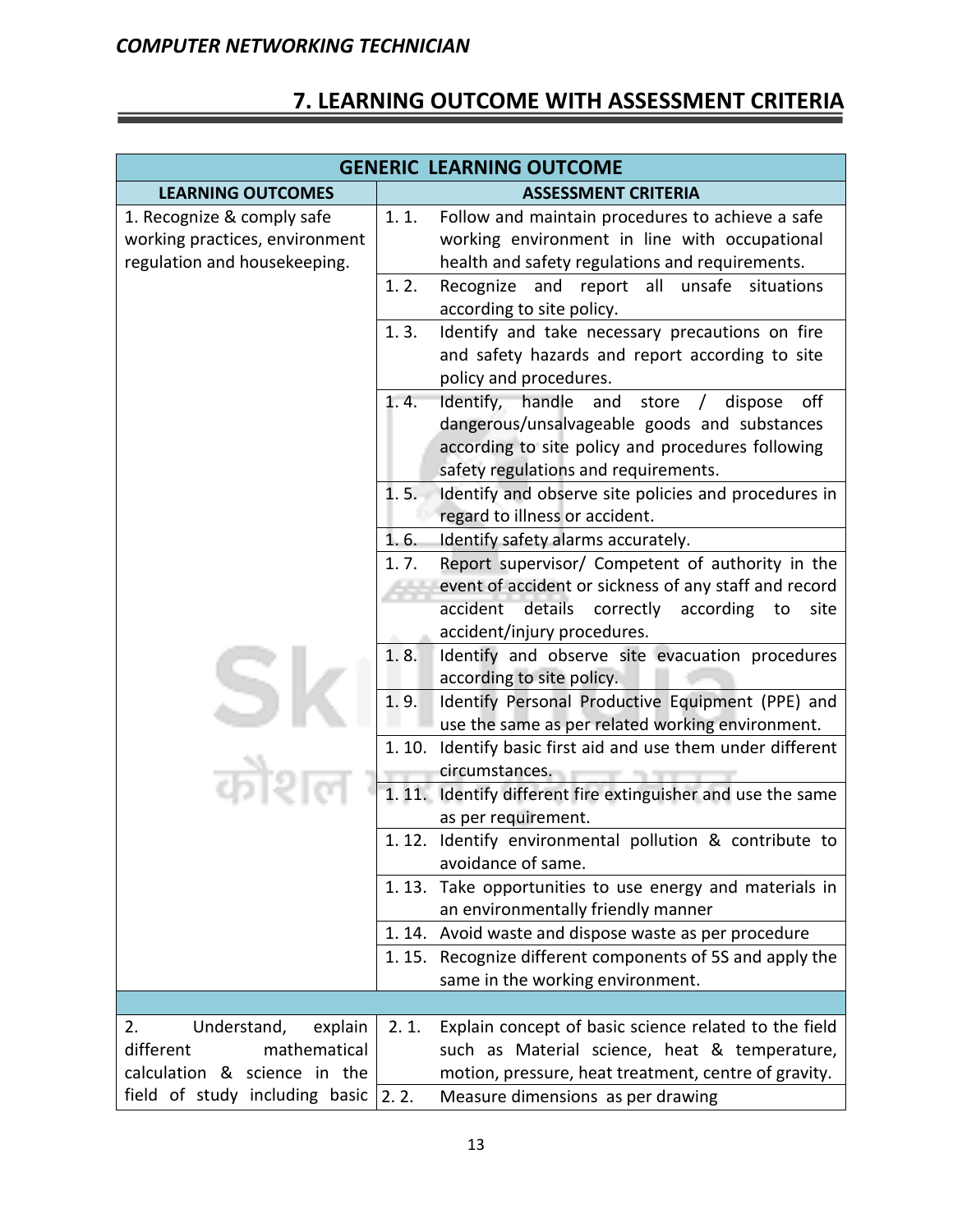| electrical and apply in day to<br>work.<br>day<br>[Different                                                                                                                                                                                                                                                                                                                                                      | 2.3.<br>Use scale/ tapes to measure for fitting<br>to<br>specification.                                                                                                                                             |
|-------------------------------------------------------------------------------------------------------------------------------------------------------------------------------------------------------------------------------------------------------------------------------------------------------------------------------------------------------------------------------------------------------------------|---------------------------------------------------------------------------------------------------------------------------------------------------------------------------------------------------------------------|
| mathematical<br>calculation                                                                                                                                                                                                                                                                                                                                                                                       | Comply given tolerance.<br>2.4.                                                                                                                                                                                     |
| Algebra,<br>Geometry<br>&<br>Mensuration,<br>Trigonometry,<br>Heat & Temperature, concept<br>of storage units, calculation                                                                                                                                                                                                                                                                                        | 2.5.<br>of<br>list<br>Prepare<br>appropriate<br>materials<br>by<br>interpreting detail<br>drawings<br>determine<br>and<br>quantities of such materials.<br>2.6.<br>Ensure dimensional accuracy of assembly by using |
| hard disk capacity , Use of                                                                                                                                                                                                                                                                                                                                                                                       | different instruments/gauges.                                                                                                                                                                                       |
| Electricity, Types of current- AC,<br>DC, , voltage, resistance, types<br>of connections - series, parallel,<br>electric power, unit of electrical<br>energy. Concept of earthling]                                                                                                                                                                                                                               | 2.7.<br>Explain basic electricity, insulation & earthing.                                                                                                                                                           |
|                                                                                                                                                                                                                                                                                                                                                                                                                   |                                                                                                                                                                                                                     |
| 3.<br>Interpret<br>specifications,<br>different engineering drawing                                                                                                                                                                                                                                                                                                                                               | 3.1.<br>Read & interpret the information on drawings and<br>apply in executing practical work.                                                                                                                      |
| apply<br>different<br>for<br>and<br>application in the field of work.<br>[Different engineering drawing-                                                                                                                                                                                                                                                                                                          | 3.2.<br>Read & analyse the specification to ascertain the<br>material requirement, tools, and machining<br>/assembly /maintenance parameters.                                                                       |
| Geometrical<br>construction,<br>Dimensioning,<br>hand<br>Free<br>sketching of<br>straight<br>lines,<br>dotted lines,<br>chain<br>lines,<br>rectangles,<br>circles,<br>square,<br>polygons etc, Diagram of a<br>Hard disk, diagram of internal<br>components and structure Block<br>diagram of SMPS and diagram<br>of various power connectors,<br>Estimation<br>$of$ material,<br>Electrical & electronic symbol] | 3.3.<br>Encounter drawings with missing/unspecified key<br>information and make own calculations to fill in<br>missing dimension/parameters to carry out the<br>work.                                               |
|                                                                                                                                                                                                                                                                                                                                                                                                                   |                                                                                                                                                                                                                     |
| 4. Select and ascertain<br>measuring instrument to detect<br>fault or to perform electrical<br>and electronic work.                                                                                                                                                                                                                                                                                               | 4. 1. Select appropriate measuring instruments such as<br>digital ammeter, ohmmeter, multimeter, continuity<br>tester, logic probe, network analyser, etc. (as per tool<br>list).                                   |
|                                                                                                                                                                                                                                                                                                                                                                                                                   | 4. 2. Ascertain the functionality & correctness of the<br>instrument.                                                                                                                                               |
|                                                                                                                                                                                                                                                                                                                                                                                                                   | 4. 3. Measure dimension of the components & record data<br>to analyse them with given drawing/measurement.                                                                                                          |
|                                                                                                                                                                                                                                                                                                                                                                                                                   |                                                                                                                                                                                                                     |
| Explain<br>the<br>5.<br>concept<br>in<br>productivity, quality tools, and                                                                                                                                                                                                                                                                                                                                         | 5. 1. Explain the concept of productivity and quality tools<br>and apply during execution of job.                                                                                                                   |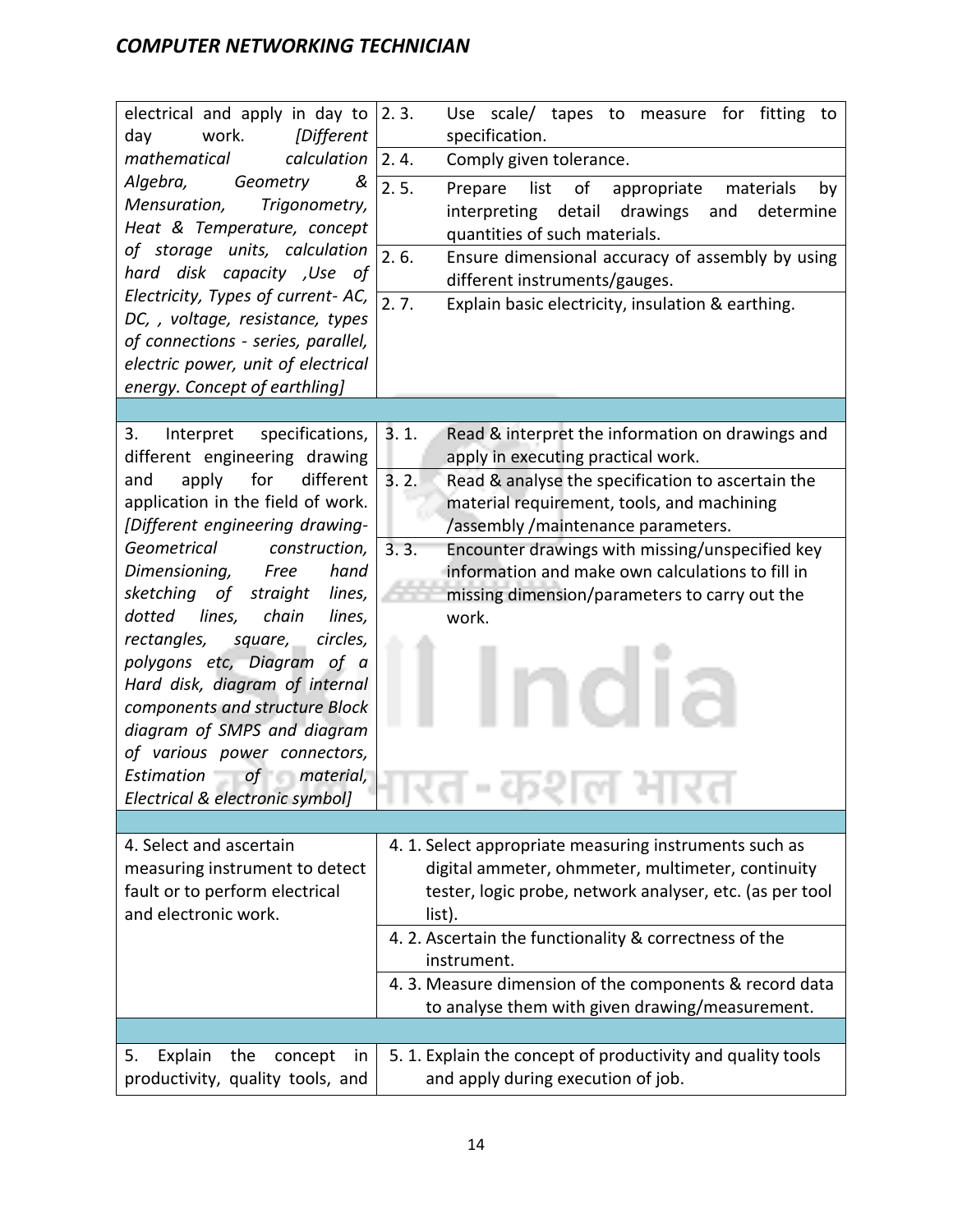| labour welfare legislation and<br>apply such in day to day work<br>productivity<br>improve<br>&<br>to                                          | 5.2. Understand the basic concept of labour welfare<br>legislation and adhere to responsibilities and remain<br>sensitive towards such laws.                                                                                                                                                                                                                                   |  |
|------------------------------------------------------------------------------------------------------------------------------------------------|--------------------------------------------------------------------------------------------------------------------------------------------------------------------------------------------------------------------------------------------------------------------------------------------------------------------------------------------------------------------------------|--|
| quality.                                                                                                                                       | 5. 3. Knows benefits guaranteed under various acts.                                                                                                                                                                                                                                                                                                                            |  |
|                                                                                                                                                |                                                                                                                                                                                                                                                                                                                                                                                |  |
| 6. Explain energy conservation,<br>global warming and pollution<br>and contribute in day to day<br>work by optimally using                     | 6.1. Explain the concept of energy conservation, global<br>warming, pollution and utilize the available recourses<br>optimally & remain sensitive to avoid environment<br>pollution.                                                                                                                                                                                           |  |
| available resources.                                                                                                                           | 6. 2. Dispose waste following standard procedure.                                                                                                                                                                                                                                                                                                                              |  |
|                                                                                                                                                |                                                                                                                                                                                                                                                                                                                                                                                |  |
| 7. Explain personnel finance,<br>entrepreneurship and<br>manage/organize related task<br>in day to day work for personal<br>& societal growth. | 7. 1. Explain personnel finance and entrepreneurship.<br>7.2. Explain role of Various Schemes and Institutes for<br>self-employment i.e. DIC, SIDA, SISI, NSIC, SIDO, Idea<br>for financing/ n financing support agencies to<br>familiarizes with the Policies /Programmes<br>&<br>procedure & the available scheme.<br>7. 3. Prepare Project report to become an entrepreneur |  |
|                                                                                                                                                | for submission to financial institutions.                                                                                                                                                                                                                                                                                                                                      |  |
|                                                                                                                                                |                                                                                                                                                                                                                                                                                                                                                                                |  |
| 8. Plan and organize the work<br>related to the occupation.                                                                                    | 8. 1. Use documents, drawings and recognize hazards in<br>the work site.                                                                                                                                                                                                                                                                                                       |  |
|                                                                                                                                                | 8. 2. Plan workplace/assembly location with due<br>consideration to operational stipulation                                                                                                                                                                                                                                                                                    |  |
|                                                                                                                                                | 8. 3. Communicate effectively with others and plan project<br>tasks                                                                                                                                                                                                                                                                                                            |  |
|                                                                                                                                                | 8. 4. Assign roles and responsibilities of the co-trainees for<br>execution of the task effectively and monitor the                                                                                                                                                                                                                                                            |  |
|                                                                                                                                                | same.<br><b>SPECIFIC OUTCOME</b>                                                                                                                                                                                                                                                                                                                                               |  |
|                                                                                                                                                |                                                                                                                                                                                                                                                                                                                                                                                |  |
| <b>Block-I</b> (Section:10 in the competency based curriculum)                                                                                 |                                                                                                                                                                                                                                                                                                                                                                                |  |

*Assessment Criteria i.e. the standard of performance, for each specific learning outcome mentioned under Block – I (section: 10) must ensure that the trainee works in familiar, predictable, routine, situation of clear choice. Assessment criteria should broadly cover the aspect of Planning (Identify, ascertain, etc.); Execution apply factual knowledge of field of knowledge, recall and demonstrate practical skill during performing the work in routine and repetitive in narrow range of application, using appropriate rule and tool, complying with basic arithmetic and algebraic principles and language to communicate in written or oral with required clarity; Checking/ Testing to ensure functionality during the assessment of each outcome. The assessments parameters must also ascertain that the candidate is responsible for his/her own work and learning.*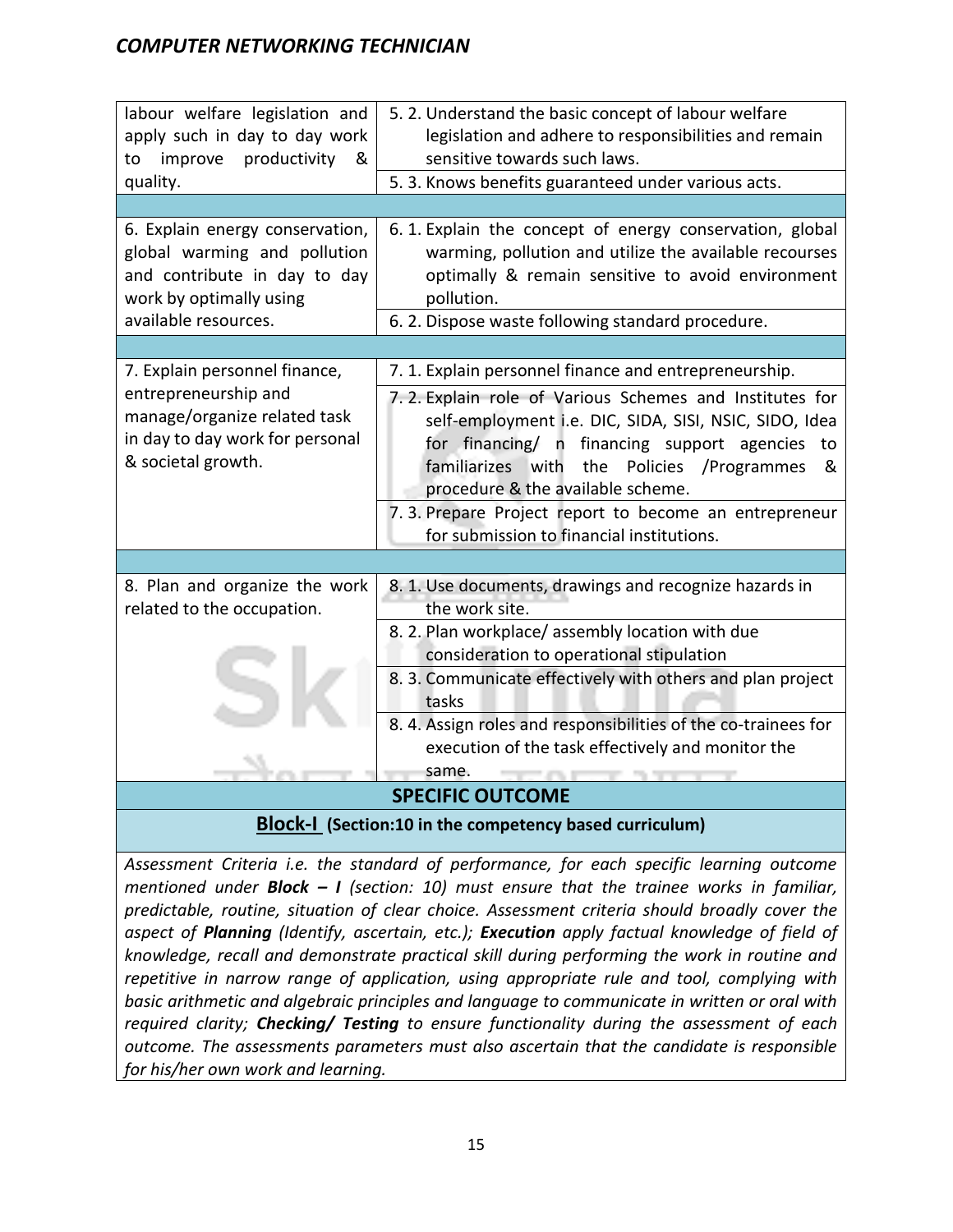# **8. SYLLABUS**

#### **Week Professional Skills (Trade Practical) Professional Knowledge (Trade Theory)** 1. **Linux operating system**  - Installing UNIX / LINUX - Preparing functional system UNIX/LINUX - Adding new users, software, material components - Making back-up copies of the index and files - Dealing with the files and indexes **Linux operating system**  - Basic Linux commands. - Linux file system, The Shell, Users and file permissions, vi editor, X window system, Filter Commands, Processes, Shell Scripting. 2. **Components of the Computer Network.**  Familiarization with various Network devices, Connectors and Cables. Understanding the Layout of network. Introduction to Computer Networks – Advantages of Networking, Peer-to-Peer and Client/Server Network. Network Topologies – Star, Ring, Bus, Tree, Mesh, Hybrid. Type of Networks – Local Area Networks (LAN), Metropolitan Area Networks (MAN), Wide Area Networks (WAN) and Internet, Ethernet, Wi-Fi, Bluetooth, Mobile Networking, Wire and wireless Networking. Difference between Intranet and Internet. 3. **Crimping & Punching**  Crimping practice with straight and cross CAT 5 cables. Punching practice in IO Box and patch panel. Crimping and making cables. **Cabling**  Create cabling in a lab with HUB/Switch and IO Boxes and patch panel. Fitting Switch Rack. Communication Media & Connectors – Unshielded twisted-pair (UTP), shielded twisted-pair (STP), Filber Optics and coaxial cable: RJ-45, RJ-11, BNC. Understanding color codes of CAT5 cable. 568A and 568B convention. Introduction to Data Communication – Analog and Digital Signals, Simplex, Half-Duplex and Full-Duplex transmission mode. 4. **Install & configure a Network.**  Installing & Configuring a Peer-to-Peer Network using Windows Software. Making cables by crimping. Connect computers using Bluetooth. OSI Model - The functions of different layers in OSI model 5. **Configuration of Data**  Network Components – Modems, Firewall,

#### **BASIC TRAINING (Block – I)**

#### **Duration: (03) Three Months**

Hubs, Bridges, Routers, Gateways,

**communication equipments.**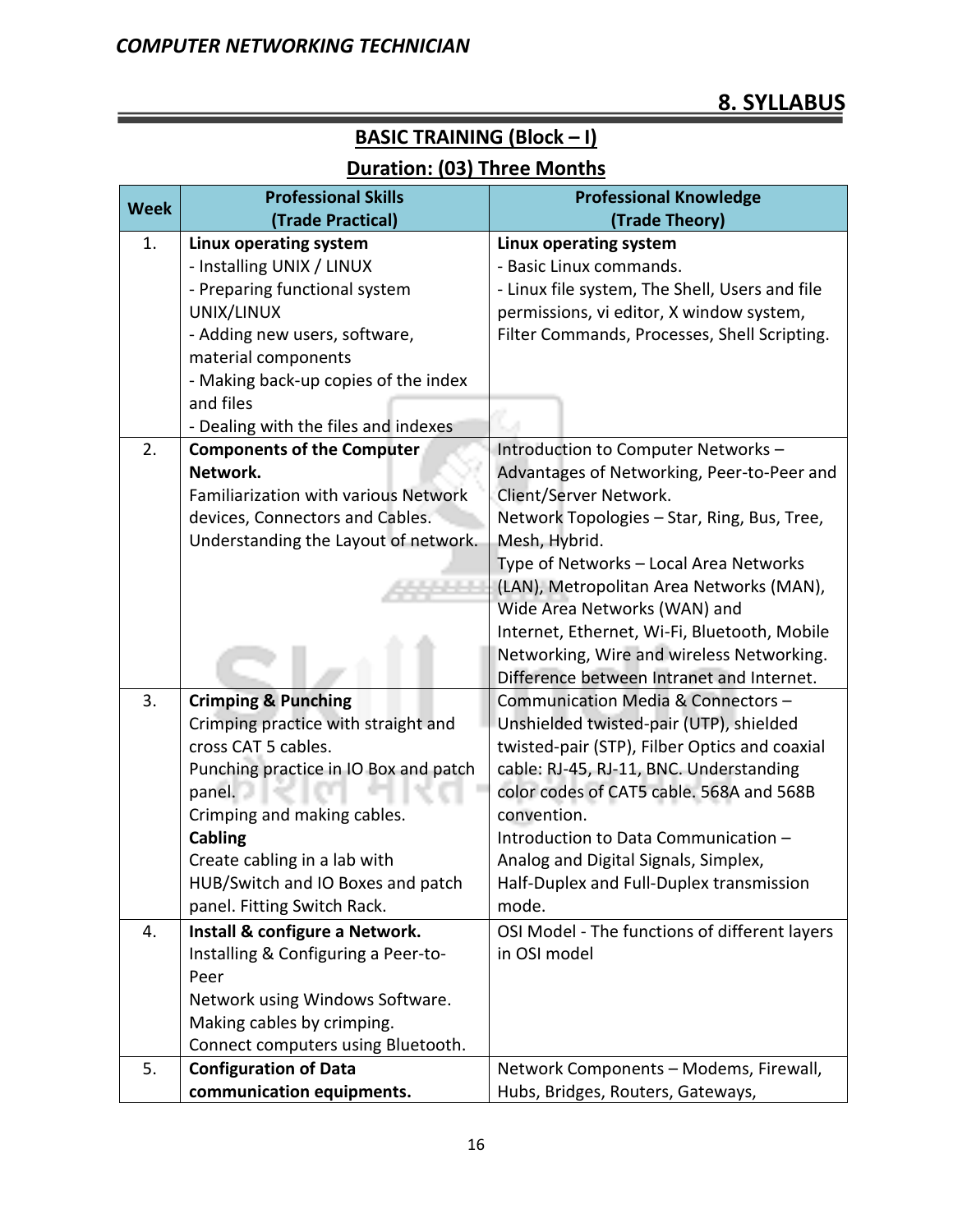|     | Connecting computers with Network<br>with Drop cable and using Wi Fi<br>configuration.<br>Basic Programmable switch<br>Configuration<br>Spanning Tree Protocol (STP)<br><b>Command Line Interface</b>                                                                                                             | Repeaters, Transceivers, Switches, Access<br>point, etc. - their types, functions,<br>advantages and applications.<br>IP Routing in Network RIP IGRP                                                                                                                                                   |
|-----|-------------------------------------------------------------------------------------------------------------------------------------------------------------------------------------------------------------------------------------------------------------------------------------------------------------------|--------------------------------------------------------------------------------------------------------------------------------------------------------------------------------------------------------------------------------------------------------------------------------------------------------|
|     | <b>IP Routing Process</b><br>Verifying Configuration                                                                                                                                                                                                                                                              |                                                                                                                                                                                                                                                                                                        |
| 6.  | IP Addressing & TCP/IP<br>IP Addressing technique(IP4/IP6) and<br>Subnetting and Supernetting the<br>network.                                                                                                                                                                                                     | Protocols, TCP/IP, FTP, Telnet etc., Theory<br>on Setting IP Address(IP4/IP6) & Subnet<br>Mask, Classes of IP Addressing.                                                                                                                                                                              |
|     | Installation and Configuration of<br>TCP/IP Protocol. Practice TCP/ IP<br>Utilities : PING, IPCONFIG,<br>HOSTNAME, ROUTE, TRACERT etc.                                                                                                                                                                            |                                                                                                                                                                                                                                                                                                        |
| 7.  | <b>Other Network Protocols</b><br>Working with SMTP, TELNET, FTP,<br>HTTP, SNMP, LDAP etc.<br>Practice on configuring DHCP.                                                                                                                                                                                       | Simple Mail Transfer Protocol (SMTP),<br>Telnet, File Transfer Protocol (FTP),<br>Hyper Text Transfer Protocol (HTTP),<br>Simple Network Management Protocol<br>(SNMP). LDAP(Lightweight Directory Access<br>Protocol). Introduction to Network Security.<br>Concept of Dynamic Host Control Protocol. |
| 8.  | <b>Sharing Resource &amp; Internet</b><br>connection.<br><b>Sharing Resource and Advance</b><br>Sharing Setting.<br>Installing Proxy Server.<br>Exposure and using Internet. Setting<br>E-mail accounts. Conferencing.<br>Installing and Configuring Internet<br>Connection on a PC using Broadband<br>or Dongle. | Concept of Internet. Architecture of<br>Internet. DNS Server. Internet Access<br>Techniques, ISPs and examples<br>(Broadband/Dialup/Wifi).<br>Concept of Social Networking Sites, Video<br>Calling & Conferencing.<br>Concept of VIRUS and its Protection using<br>Anti Virus, UTM and Firewall.       |
| 9.  | <b>Network Protection and</b><br>troubleshooting.<br>Setting up basic protection using<br>public keys and MAC address filters.<br>Integrate wired with wireless<br>network. Power over Ethernet (PoE).<br>Troubleshooting wired and wireless<br>network.                                                          | Collaborating using wired and wireless<br>networks, Protecting a Network, Network<br>performance study and enhancement.                                                                                                                                                                                |
| 10. | <b>Control &amp; monitoring of network</b><br>devices.                                                                                                                                                                                                                                                            | Surveillance using network devices,<br>collaboration on network for team                                                                                                                                                                                                                               |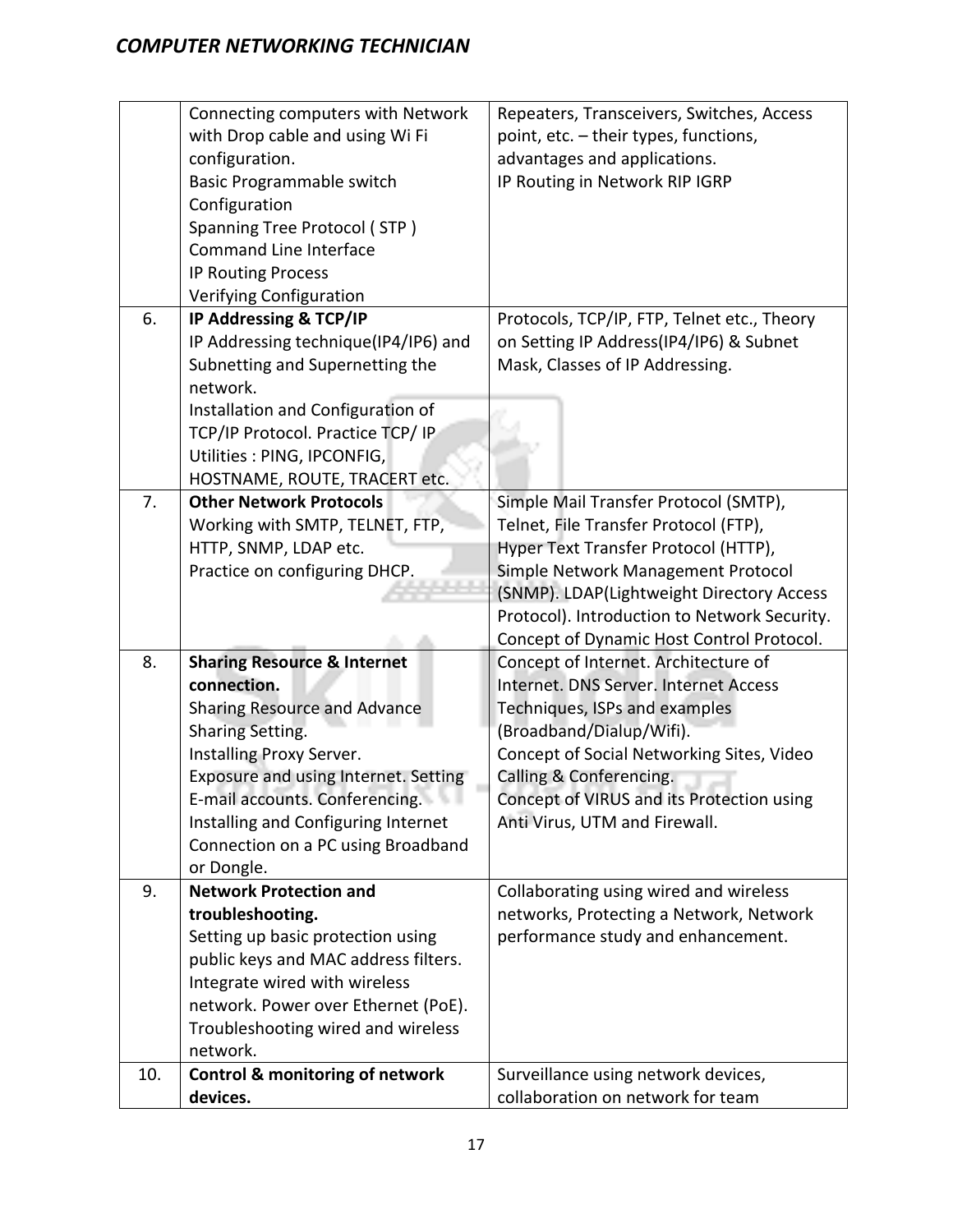|     | Setting up of basic collaboration tool      | optimization and support activities. Remote |
|-----|---------------------------------------------|---------------------------------------------|
|     | like NetMeeting for activities like         | management of devices.                      |
|     | chat, application sharing, remote           |                                             |
|     | desktop access and control, VoIP.           |                                             |
|     | Setup IP camera for basic surveillance      |                                             |
|     | scenario, logging and monitoring of         |                                             |
|     | devices / locations.                        |                                             |
|     | Use Linux Network Tools to check /          |                                             |
|     | maintain / Manage Network.                  |                                             |
| 11. | <b>Install and configure Windows Server</b> | Server concepts, Installation steps,        |
|     | Configure services like Active              | configuration of server.                    |
|     | Directory, DNS and DHCP.                    | Concept of Active Directory and DNS.        |
|     | Configuration of broadband modem            | Setting up of DHCP, Routing and remote      |
|     | and sharing internet connection.            | access.                                     |
| 12. | <b>Network Security</b>                     | <b>Network Security</b>                     |
|     | Practice on firewall techlogies to          | Modern Network Security Threats and the     |
|     | secure the network perimeter.               | basics of securing a network.               |
|     | Practice LAN security considerations        | Secure Administrative Access, LAN security  |
|     | and implement endpoint and Layer 2          | considerations.                             |
|     | security features.                          | Cryptography.                               |
|     | Wi-fi configuration to implement            | Wi-fi security considerations.              |
|     | security considerations.                    |                                             |
| 13  |                                             | <b>Revision &amp; Internal Assessments</b>  |

**NOTE: -** *More emphasis to be given on video/real-life pictures during theoretical classes. Some real-life pictures/videos of related industry operations may be shown to the trainees to give a feel of Industry and their future assignment.*

कौशल भारत-कुशल भारत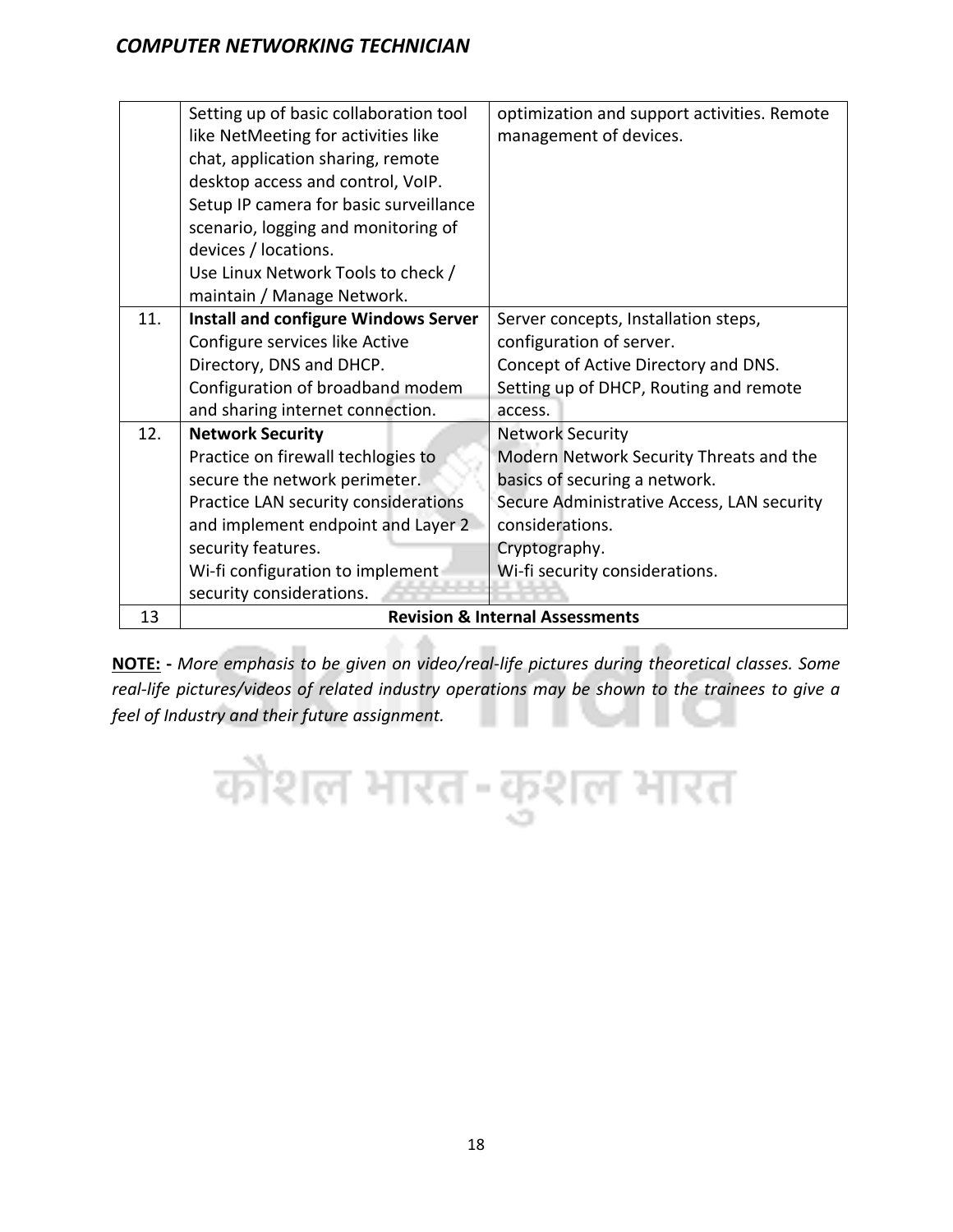# **9. SYLLABUS - CORE SKILLS**

## **9.1 WORKSHOP CALCULATION SCIENCE & ENGINEERING DRAWING**

| <b>Topic</b><br>No. | <b>Engineering Drawing</b>                                                                                                                                                                                                                                                                                                                                                       | <b>Workshop Science &amp; Calculation</b>                                                                                                                                                                                                                                     |
|---------------------|----------------------------------------------------------------------------------------------------------------------------------------------------------------------------------------------------------------------------------------------------------------------------------------------------------------------------------------------------------------------------------|-------------------------------------------------------------------------------------------------------------------------------------------------------------------------------------------------------------------------------------------------------------------------------|
| 1.                  | Engineering Drawing: Introduction and its<br>importance.<br>Different types of standards used in<br>engineering drawing.<br>Drawing Instruments: their uses Drawing<br>board, T-Square, Drafter (Drafting M/c),<br>Set Squares, Protractor, Drawing<br>Instrument Box (Compass, Dividers, Scale,<br>Diagonal Scales etc.), Pencils of different<br>Grades, Drawing pins / Clips. | Addition, Subtraction, Multiplication,<br>Division, Algebraic formula, Linear<br>equations (with two variables).<br>Quadratic equation, Simultaneous<br>linear equation in two variables.<br>Arithmetic and geometric<br>progression, sum of n terms, simple<br>calculations. |
| 2.                  | Free hand sketching of straight lines,<br>dotted lines, chain lines, rectangles,<br>square, circles, polygons etc.<br>Free hand sketching of tools, simple solids<br>with dimensions. Free hand sketch of<br>solids viewed perpendicularly to their<br>surface and axes.                                                                                                         | Concept of storage units(bit, byte<br>etc.), decimal to binary, binary to<br>decimal, decimal to hexadecimal,<br>hexadecimal to decimal.<br>Binary addition and subtraction.                                                                                                  |
| 3.                  | Flow charts showing steps in sample<br>programs. Block diagram of personal<br>computer, drawings of keyboard,<br>monitor, mouse, FDD, HDD, CD ROM.<br>Front and Rear view of a PC.                                                                                                                                                                                               | Calculation of Hard disk capacity,<br>Read/write time, latency time, seek<br>time. Definition of Scalar and Vector,<br>tations. Addition and subtraction of<br>vectors.                                                                                                       |
| 4.                  | Diagram of a Hard disk, diagram of<br>internal components and structure.<br>Pin diagram and block diagram of RAM,<br>ROM, EPROM, Dynamic ROM Chips.<br>Diagram of servo motor and stepper<br>motor with external connections.                                                                                                                                                    | Specifications and Rating of SMPS.<br>Power Good.<br>Interpersonal relationship and group<br>behaviours.                                                                                                                                                                      |
| 5.                  | Top view of a motherboard showing chip<br>set and slots etc.<br>Diagram of different connectors, CPU<br>sockets.<br>Front and Rear view of a Laptop PC.                                                                                                                                                                                                                          | Dynamic and Static RAM.<br>Quality control standard and<br>institutions.<br>Calculation of the capacity of<br>RAM.                                                                                                                                                            |
| 6.                  | Block diagram of SMPS and diagram of<br>various power connectors. 3 d view of<br><b>SMPS</b><br>Top view of a mother board showing chip<br>set and slots etc Diagram of different<br>connectors, CPU sockets.                                                                                                                                                                    | Use of Electricity, Types of current_<br>AC, DC, their comparison, voltage,<br>resistance, types of connections -<br>series, parallel, electric power, unit of<br>electrical energy. Concept of<br>earthling.                                                                 |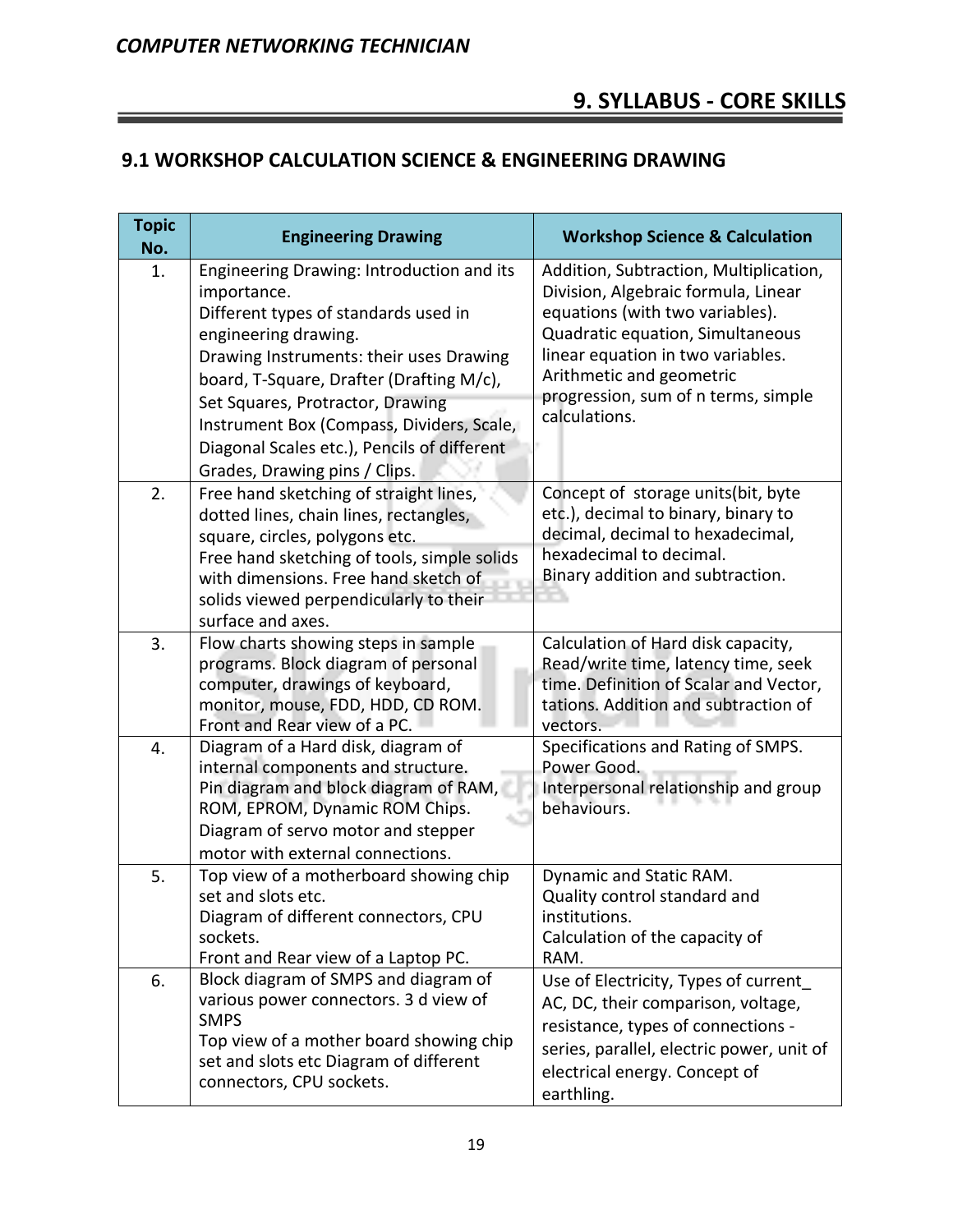# **9.2 EMPLOYABILITY SKILLS**

 **(DURATION: - 110 HRS.)**

| $Block - I$                              |                                                                                                                                            |  |
|------------------------------------------|--------------------------------------------------------------------------------------------------------------------------------------------|--|
|                                          | (Duration - 55 hrs.)                                                                                                                       |  |
| 1. English Literacy<br>Duration: 20 Hrs. | <b>Marks</b><br>:09                                                                                                                        |  |
| Pronunciation                            | Accentuation (mode of pronunciation) on simple words, Diction                                                                              |  |
|                                          | (use of word and speech)                                                                                                                   |  |
|                                          |                                                                                                                                            |  |
| <b>Functional Grammar</b>                | Transformation of sentences, Voice change, Change of tense,                                                                                |  |
|                                          | Spellings.                                                                                                                                 |  |
|                                          |                                                                                                                                            |  |
| <b>Reading</b>                           | Reading and understanding simple sentences about self, work and<br>environment                                                             |  |
|                                          |                                                                                                                                            |  |
| <b>Writing</b>                           | Construction of simple sentences Writing                                                                                                   |  |
|                                          | simple English                                                                                                                             |  |
|                                          |                                                                                                                                            |  |
| Speaking / Spoken                        | Speaking with preparation on self, on family, on friends/ classmates,<br>on know, picture reading gain confidence through role-playing and |  |
| <b>English</b>                           | discussions on current happening job description, asking about                                                                             |  |
|                                          | someone's job habitual actions. Cardinal (fundamental) numbers                                                                             |  |
|                                          | ordinal numbers. Taking messages, passing messages on and filling in                                                                       |  |
|                                          | message forms Greeting and introductions office hospitality, Resumes                                                                       |  |
|                                          | or curriculum vita essential parts, letters of application reference to                                                                    |  |
|                                          | previous communication.                                                                                                                    |  |
| 2. I.T. Literacy                         |                                                                                                                                            |  |
| Duration: 20 Hrs.                        | <b>Marks</b><br>:09                                                                                                                        |  |
| <b>Basics of Computer</b>                | Computer<br>and its applications, Hardware<br>Introduction,<br>and                                                                         |  |
|                                          | peripherals, Switching on-Starting and shutting down of computer.                                                                          |  |
|                                          |                                                                                                                                            |  |
| <b>Computer Operating</b>                | Basics of Operating System, WINDOWS, The user interface of                                                                                 |  |
| System                                   | Windows OS, Create, Copy, Move and delete Files and Folders, Use of<br>External memory like pen drive, CD, DVD etc, Use of Common          |  |
|                                          | applications.                                                                                                                              |  |
|                                          |                                                                                                                                            |  |
| Word processing and                      | Basic operating of Word Processing, Creating, opening and closing                                                                          |  |
| Worksheet                                | Documents, use of shortcuts, Creating and Editing of Text, Formatting                                                                      |  |
|                                          | the Text, Insertion & creation of Tables. Printing document.                                                                               |  |
|                                          | Basics of Excel worksheet, understanding basic commands, creating<br>simple worksheets, understanding sample worksheets, use of simple     |  |
|                                          | formulas and functions, Printing of simple excel sheets.                                                                                   |  |
|                                          |                                                                                                                                            |  |
| Computer                                 | Basic of computer Networks (using real life examples), Definitions of                                                                      |  |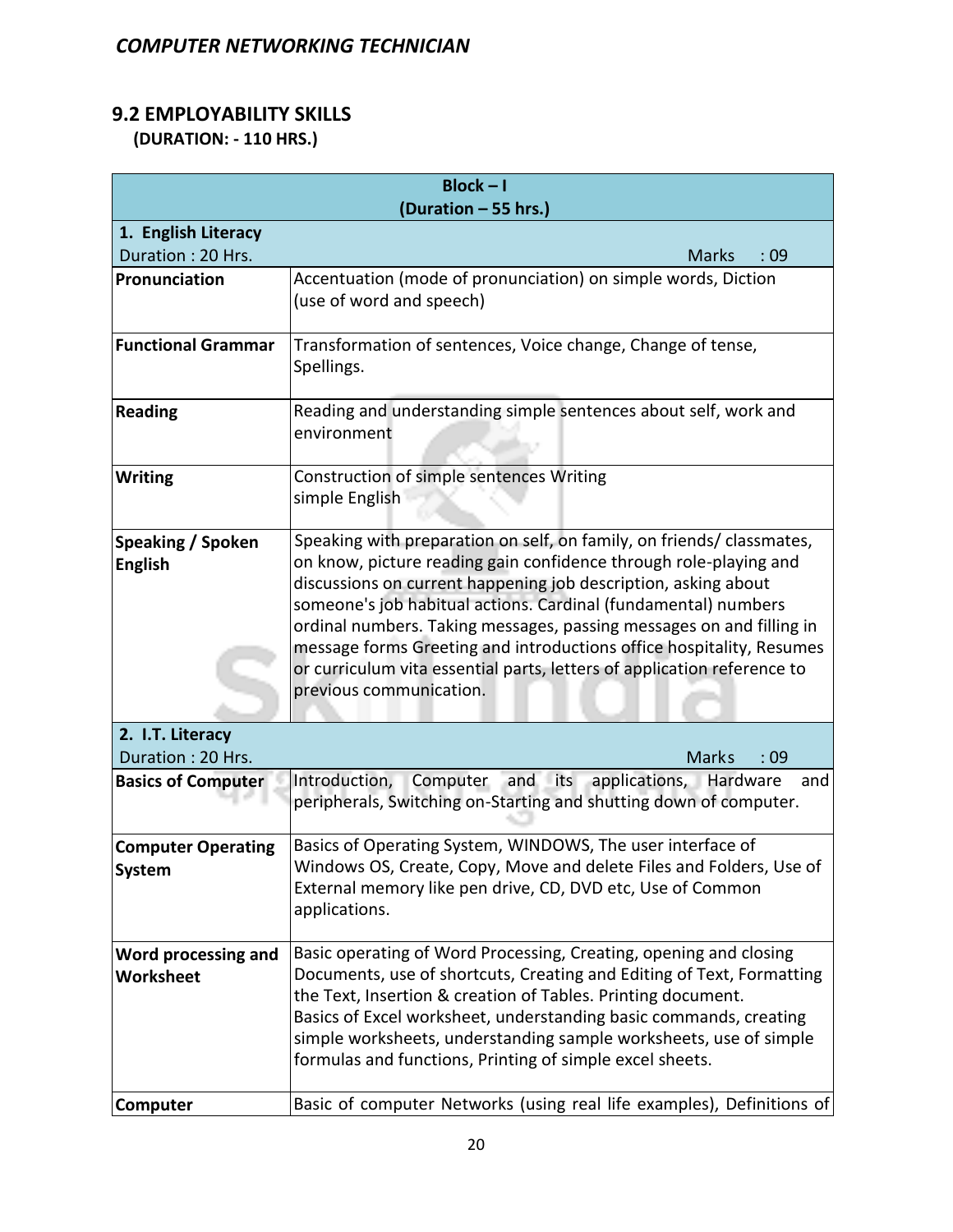| <b>Networking and</b>                                              | Local Area Network (LAN), Wide Area Network (WAN), Internet,            |  |  |
|--------------------------------------------------------------------|-------------------------------------------------------------------------|--|--|
| Internet                                                           | Concept of Internet (Network of Networks),                              |  |  |
|                                                                    | Meaning of World Wide Web (WWW), Web Browser, Web Site, Web             |  |  |
|                                                                    | page and Search Engines. Accessing the Internet using Web Browser,      |  |  |
|                                                                    | Downloading and Printing Web Pages, Opening an email account and        |  |  |
|                                                                    | use of email. Social media sites and its implication.                   |  |  |
|                                                                    | Information Security and antivirus tools, Do's and Don'ts in            |  |  |
|                                                                    | Information Security, Awareness of IT - ACT, types of cyber crimes.     |  |  |
|                                                                    |                                                                         |  |  |
| <b>3. Communication Skills</b>                                     |                                                                         |  |  |
| Duration: 15 Hrs.                                                  | <b>Marks</b><br>: 07                                                    |  |  |
| Introduction to                                                    | Communication and its importance                                        |  |  |
| <b>Communication Skills</b>                                        | Principles of Effective communication                                   |  |  |
|                                                                    | Types of communication - verbal, n verbal, written, email, talking on   |  |  |
|                                                                    | phone.                                                                  |  |  |
|                                                                    |                                                                         |  |  |
|                                                                    | n verbal communication -characteristics, components-Para-language       |  |  |
|                                                                    | Body language                                                           |  |  |
|                                                                    | Barriers to communication and dealing with barriers.                    |  |  |
|                                                                    | Handling nervousness/ discomfort.                                       |  |  |
|                                                                    |                                                                         |  |  |
| <b>Listening Skills</b>                                            | Listening-hearing and listening, effective listening,<br>barriers<br>to |  |  |
|                                                                    | effective listening guidelines for effective listening.                 |  |  |
|                                                                    | Triple- A Listening - Attitude, Attention & Adjustment.                 |  |  |
|                                                                    | Active Listening Skills.                                                |  |  |
|                                                                    |                                                                         |  |  |
| <b>Motivational Training</b>                                       | Characteristics Essential to Achieving Success.                         |  |  |
|                                                                    | The Power of Positive Attitude.                                         |  |  |
|                                                                    | Self awareness                                                          |  |  |
|                                                                    | <b>Importance of Commitment</b>                                         |  |  |
|                                                                    | <b>Ethics and Values</b>                                                |  |  |
|                                                                    | <b>Ways to Motivate Oneself</b>                                         |  |  |
|                                                                    | Personal Goal setting and Employability Planning.                       |  |  |
|                                                                    | Manners, Etiquettes, Dress code for an interview                        |  |  |
| <b>Facing Interviews</b>                                           | Do's & Don'ts for an interview.                                         |  |  |
| <b>Behavioral Skills</b>                                           | Problem Solving                                                         |  |  |
|                                                                    | <b>Confidence Building</b>                                              |  |  |
|                                                                    | Attitude                                                                |  |  |
| 4. Entrepreneurship Skills                                         |                                                                         |  |  |
| Duration: 15 Hrs.                                                  | <b>Marks</b><br>:06                                                     |  |  |
| <b>Concept of</b>                                                  | Entrepreneur - Entrepreneurship - Enterprises:-Conceptual issue         |  |  |
| Entrepreneurship                                                   | Entrepreneurship vs. management, Entrepreneurial motivation.            |  |  |
| Performance & Record, Role & Function of entrepreneurs in relation |                                                                         |  |  |
|                                                                    | to the enterprise & relation to the ecomy, Source of business ideas,    |  |  |
|                                                                    | Entrepreneurial opportunities, The process of setting up a business.    |  |  |
| <b>Project Preparation</b>                                         | Qualities of a good Entrepreneur, SWOT and Risk Analysis. Concept &     |  |  |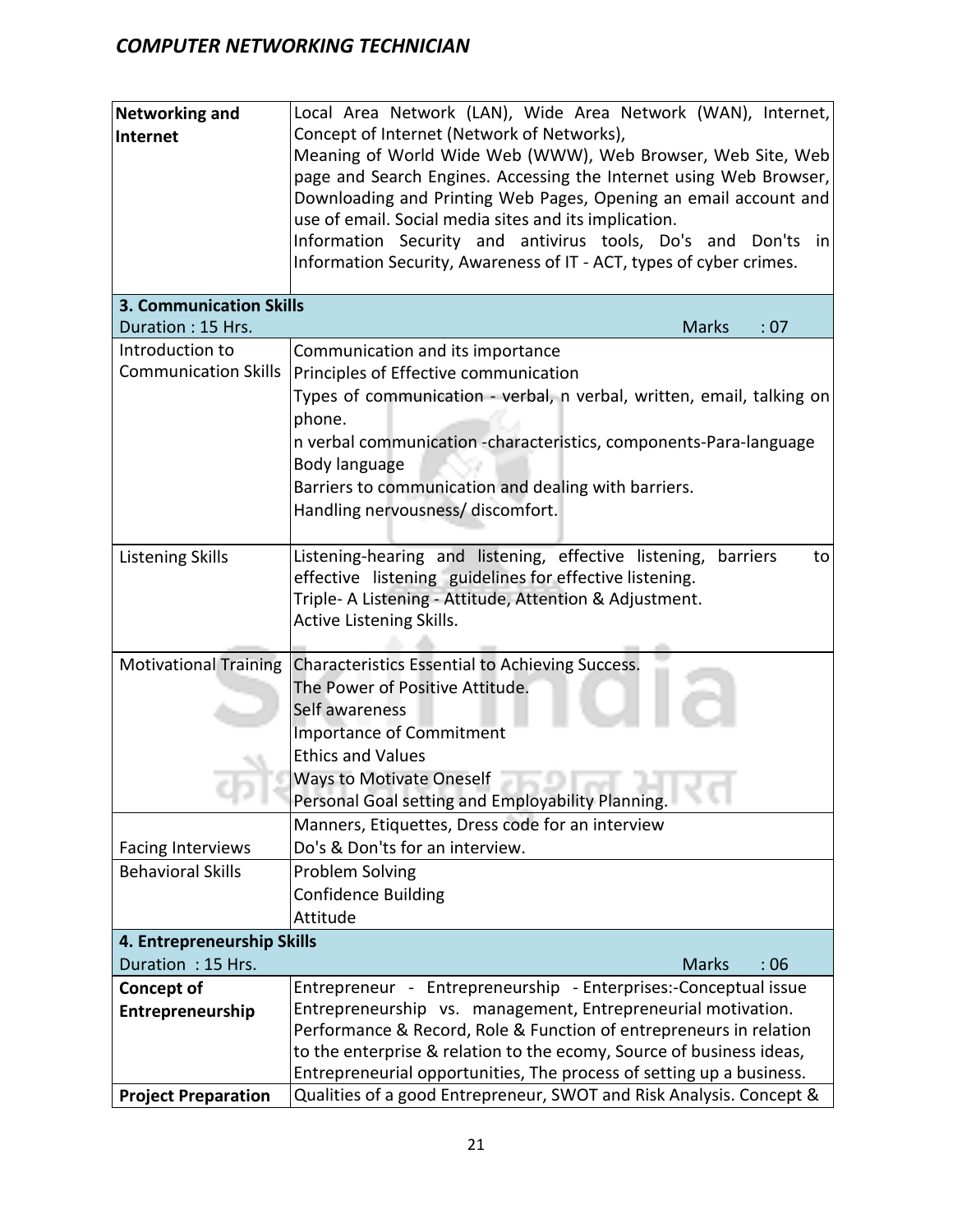| & Marketing analysis         | application of PLC, Sales & distribution Management. Different                                                                        |  |  |
|------------------------------|---------------------------------------------------------------------------------------------------------------------------------------|--|--|
|                              | Between Small Scale & Large Scale Business, Market Survey, Method                                                                     |  |  |
|                              | of marketing, Publicity and advertisement, Marketing Mix.<br>Preparation of Project. Role of Various Schemes and Institutes for self- |  |  |
| <b>Institutions Support</b>  | employment i.e. DIC, SIDA, SISI, NSIC, SIDO, Idea for financing/ n                                                                    |  |  |
|                              | financing support agencies to familiarizes with the Policies                                                                          |  |  |
|                              | /Programmes& procedure & the available scheme.                                                                                        |  |  |
|                              |                                                                                                                                       |  |  |
| <b>Investment</b>            | Project formation, Feasibility, Legal formalities i.e., Shop Act,                                                                     |  |  |
| Procurement                  | Estimation & Costing, Investment procedure - Loan procurement -                                                                       |  |  |
|                              | Banking Processes.                                                                                                                    |  |  |
| 5. Productivity              |                                                                                                                                       |  |  |
| Duration: 10 Hrs.            | <b>Marks</b><br>:05                                                                                                                   |  |  |
| <b>Benefits</b>              | Personal / Workman - Incentive, Production linked Bonus,                                                                              |  |  |
|                              | Improvement in living standard.                                                                                                       |  |  |
|                              |                                                                                                                                       |  |  |
| <b>Affecting Factors</b>     | Skills, Working Aids, Automation, Environment, Motivation - How                                                                       |  |  |
|                              | improves or slows down.                                                                                                               |  |  |
| <b>Comparison with</b>       | Comparative productivity in developed countries (viz. Germany,                                                                        |  |  |
| developed countries          | Japan and Australia) in selected industries e.g. Manufacturing, Steel,                                                                |  |  |
|                              | Mining, Construction etc. Living standards of those countries, wages.                                                                 |  |  |
|                              |                                                                                                                                       |  |  |
| <b>Personal Finance</b>      | Banking processes, Handling ATM, KYC registration, safe cash                                                                          |  |  |
| <b>Management</b>            | handling, Personal risk and Insurance.                                                                                                |  |  |
|                              | 6. Occupational Safety, Health and Environment Education                                                                              |  |  |
| Duration: 15 Hrs.            | <b>Marks</b><br>:06                                                                                                                   |  |  |
| Safety & Health              | Introduction to Occupational Safety and Health importance of safety                                                                   |  |  |
|                              | and health at workplace.                                                                                                              |  |  |
|                              |                                                                                                                                       |  |  |
| <b>Occupational</b>          | Basic Hazards, Chemical Hazards, Vibroacoustic Hazards, Mechanical                                                                    |  |  |
| <b>Hazards</b>               | Hazards, Electrical Hazards, Thermal Hazards. Occupational health,                                                                    |  |  |
|                              | hygienic, Occupational Diseases/ Disorders<br>Occupational<br>&<br>its<br>prevention.                                                 |  |  |
|                              |                                                                                                                                       |  |  |
| <b>Accident &amp; safety</b> | Basic principles for protective equipment.                                                                                            |  |  |
|                              | Accident Prevention techniques - control of accidents and safety                                                                      |  |  |
|                              | measures.                                                                                                                             |  |  |
| <b>First Aid</b>             | Care of injured & Sick at the workplaces, First-Aid & Transportation of                                                               |  |  |
|                              | sick person.                                                                                                                          |  |  |
| <b>Basic Provisions</b>      | Idea of basic provision legislation of India.                                                                                         |  |  |
|                              | safety, health, welfare under legislative of India.                                                                                   |  |  |
| Ecosystem                    | Introduction to Environment. Relationship between Society and                                                                         |  |  |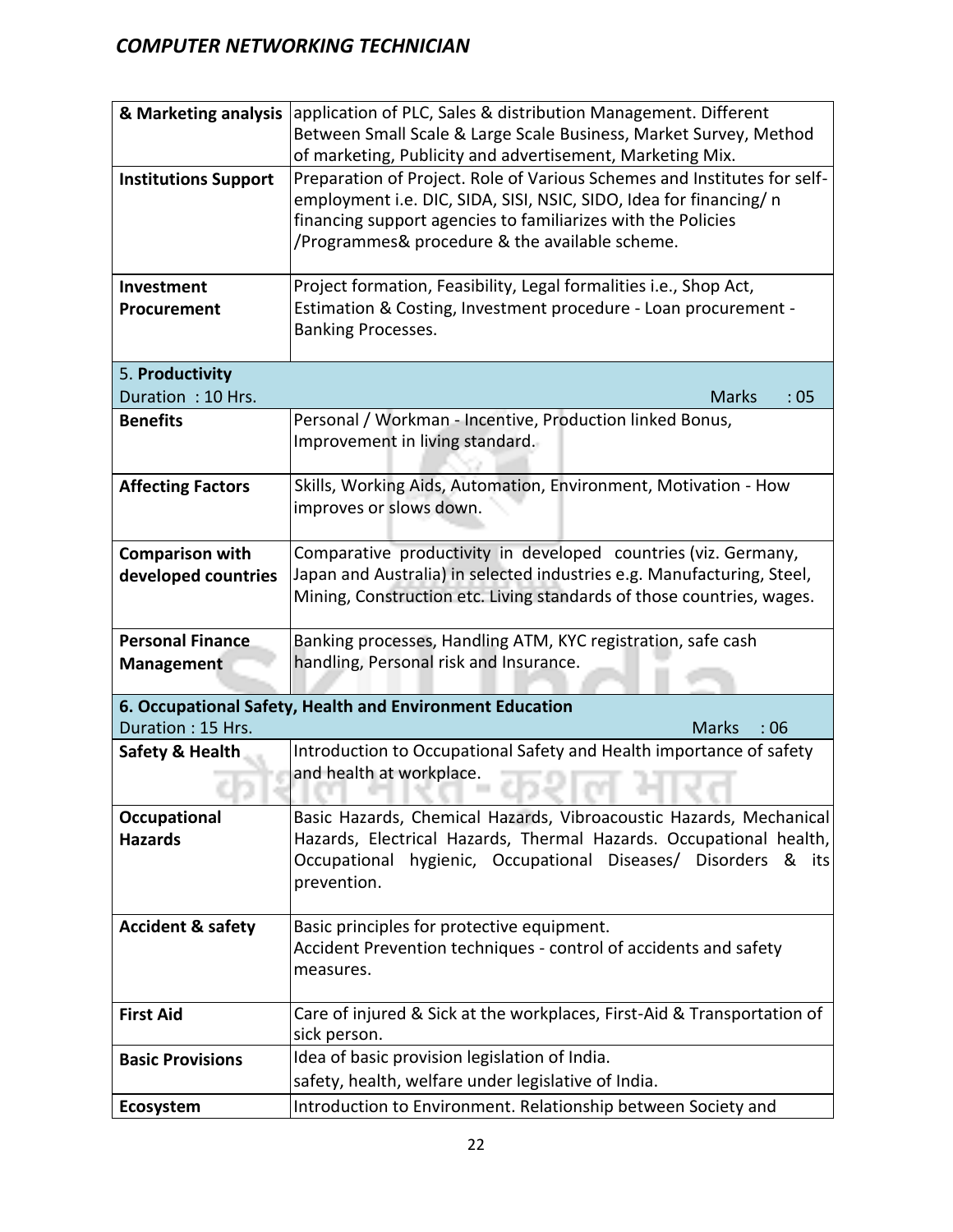|                                 | Environment, Ecosystem and Factors causing imbalance.                                                                                                                                                                                                     |  |  |
|---------------------------------|-----------------------------------------------------------------------------------------------------------------------------------------------------------------------------------------------------------------------------------------------------------|--|--|
| <b>Pollution</b>                | Pollution and pollutants including liquid, gaseous, solid and hazardous<br>waste.                                                                                                                                                                         |  |  |
| <b>Energy Conservation</b>      | Conservation of Energy, re-use and recycle.                                                                                                                                                                                                               |  |  |
| <b>Global warming</b>           | Global warming, climate change and Ozone layer depletion.                                                                                                                                                                                                 |  |  |
| <b>Ground Water</b>             | Hydrological cycle, ground and surface water, Conservation and<br>Harvesting of water.                                                                                                                                                                    |  |  |
| <b>Environment</b>              | Right attitude towards environment, Maintenance of in -house<br>environment.                                                                                                                                                                              |  |  |
| 7. Labour Welfare Legislation   |                                                                                                                                                                                                                                                           |  |  |
| Duration: 05 Hrs.               | <b>Marks</b><br>:03                                                                                                                                                                                                                                       |  |  |
| <b>Welfare Acts</b>             | Benefits guaranteed under various acts- Factories Act, Apprenticeship<br>Act, Employees State Insurance Act (ESI), Payment Wages Act,<br>Employees Provident Fund Act, The Workmen's compensation Act.                                                    |  |  |
| 8. Quality Tools                |                                                                                                                                                                                                                                                           |  |  |
| Duration: 10 Hrs.               | Marks<br>:05                                                                                                                                                                                                                                              |  |  |
| Quality<br><b>Consciousness</b> | Meaning of quality, Quality characteristic.                                                                                                                                                                                                               |  |  |
| <b>Quality Circles</b>          | Definition, Advantage of small group activity, objectives of quality<br>Circle, Roles and function of Quality Circles in Organization, Operation<br>of Quality circle. Approaches to starting Quality Circles, Steps for<br>continuation Quality Circles. |  |  |
| System                          | Quality Management Idea of ISO 9000 and BIS systems and its importance in maintaining<br>qualities.<br>u.<br>u.                                                                                                                                           |  |  |
| <b>House Keeping</b>            | Purpose of House-keeping, Practice of good Housekeeping.                                                                                                                                                                                                  |  |  |
| <b>Quality Tools</b>            | Basic quality tools with a few examples.                                                                                                                                                                                                                  |  |  |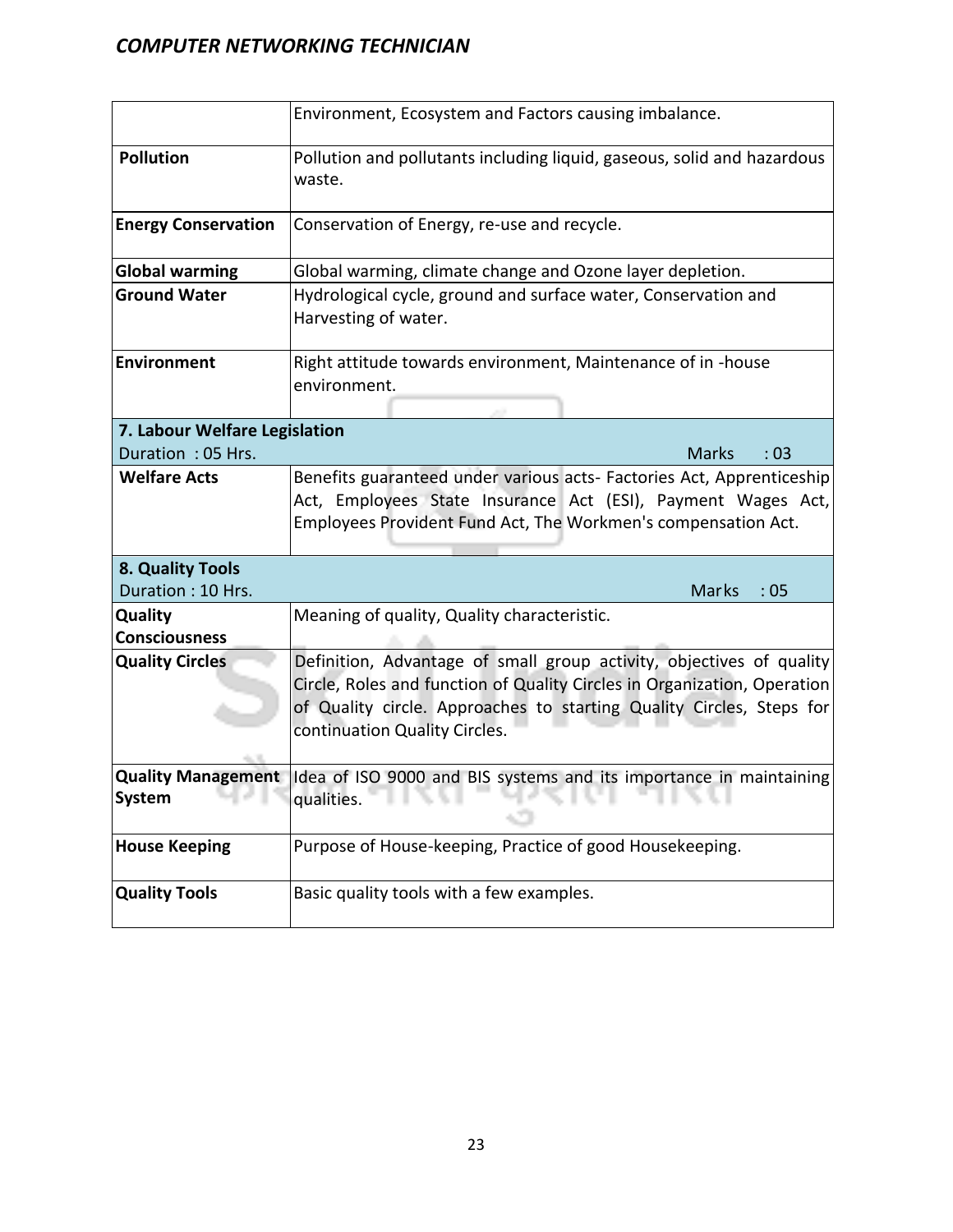# **10. DETAILS OF COMPETENCIES (ON-JOBTRAINING)**

The **competencies/ specific outcomes** on completion of On-Job Training are detailed below: -

#### **Block – I**

- 1. Safety and best practices (5S, KAIZEN etc.)
- 2. Record keeping and documentation
- 3. Identify and test the Computer devices/ components
- 4. Repair & Maintenance work
- 5. Install the Linux/Windows Operating System; configure server, adding user, Creating and managing user, effective access permission.
- 6. Create and manage the network shares, share permission, domain user account configuration, user account properties, domain groups, managing ports, installing and configuration of printer, scanner, disk management tools and tasks, implementing file and folders share permission, using device manager, drivers, signature verification.
- 7. Work and configure the various types of network devices like Ethernet cards, routers, manageable switches, HUB, gateways, firewalls, modems, connector and cables.
- 8. Make network cable by crimping the straight and cross CAT 5 cables and punching with IO Box, HUB/Switch and patch panel.
- 9. Configure a peer to peer network, data communication, connecting computers with network through cable and using Wi-Fi configuration.
- 10. Configure IP address (IP4/IP6) to IP routing, subnetting and supernetting the network, managing TCP/IP protocol.
- 11. Install & configure terminal services, managing server remotely using terminal services (remote desktop) backup restoring data installing DNS, networks installing & configuring DHCP, remote access & VPN configuring & implementing remote access server configuring.
- 12. Share resource and advance sharing setting, installing proxy server, installing and configuring internet connection on a PC using Broadband or Dongle.
- 13. Set up basic protection using public keys and MAC address filters. Integrate wired with wireless network. Power over Ethernet (PoE). Troubleshooting wired and wireless network.
- 14. Identify fault and Trouble shooting in different types of networks. Troubleshooting of network and its configuration and different types of cabling techniques. Working with hardware of servers and its configuration.
- 15. Set up the basic collaboration tool like NetMeeting for activities like chat, application sharing, remote desktop access and control, VoIP. Setup IP camera for basic surveillance scenario, logging and monitoring of devices / locations.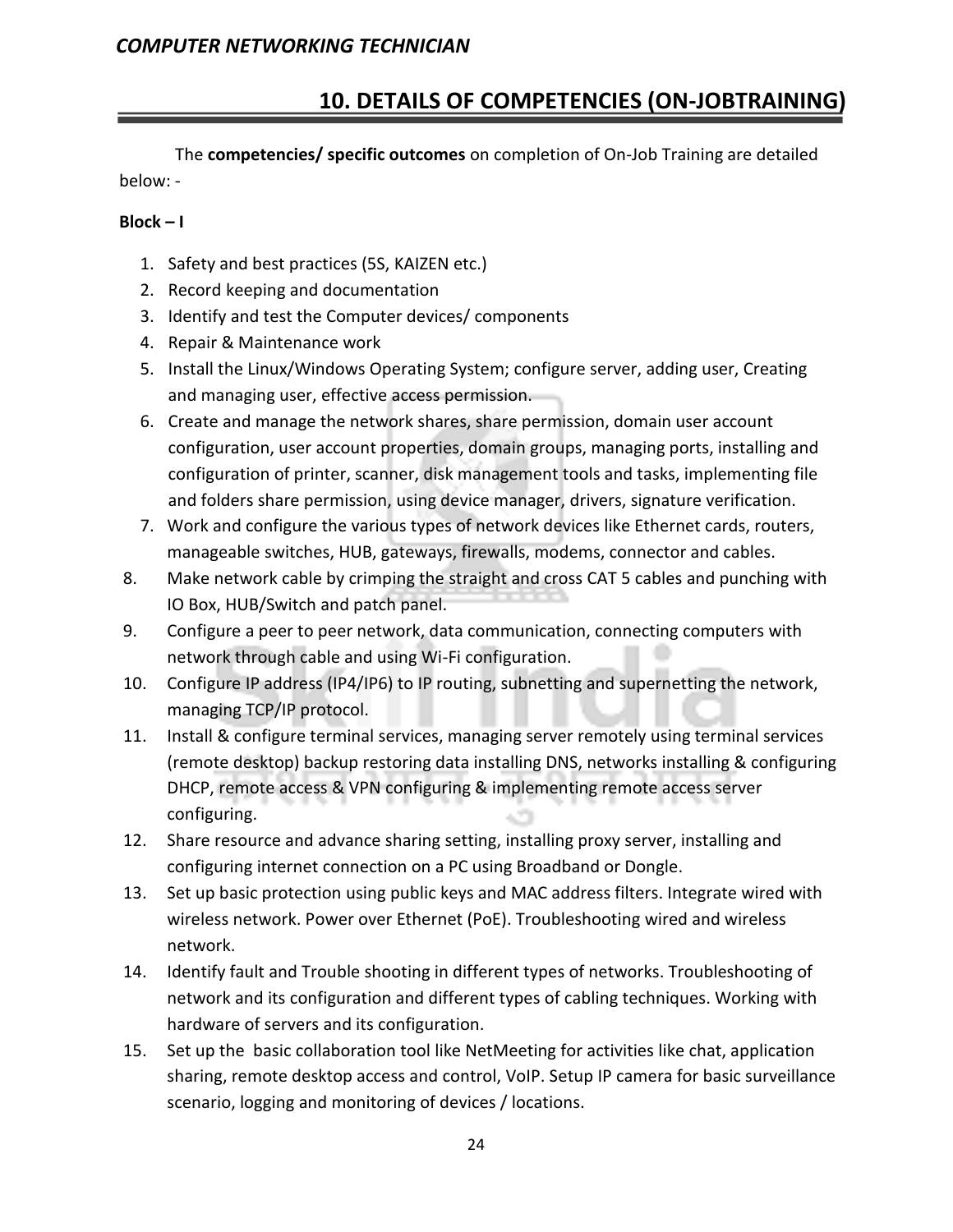16. Practice on firewall technologies to secure the network perimeter, Practice LAN and Wi-Fi configuration to implement security considerations.

#### **Note:**

1. Industry must ensure that above mentioned competencies are achieved by the trainees during their on job training.

2. In addition to above competencies/ outcomes industry may impart additional training relevant to the specific industry.



# Skill India कोशल भारत-कुशल भारत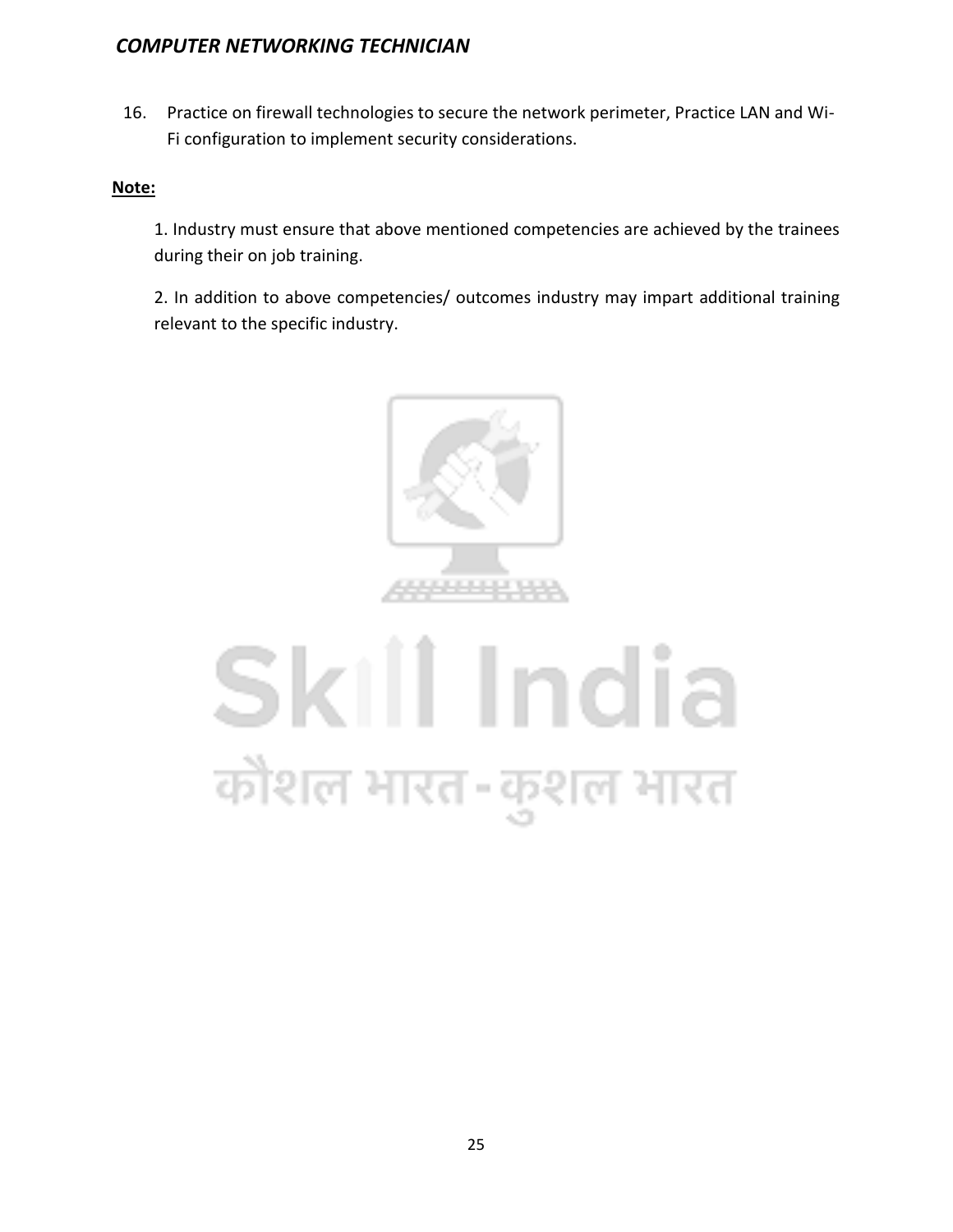a a s

# **INFRASTRUCTURE FOR PROFESSIONAL SKILL & PROFESSIONAL KNOWLEDGE**

| <b>COMPUTER NETWORKING TECHNICIAN</b>                               |                                                        |                      |                |
|---------------------------------------------------------------------|--------------------------------------------------------|----------------------|----------------|
| LIST OF TOOLS AND EQUIPMENT for Basic Training (For 20 Apprentices) |                                                        |                      |                |
|                                                                     | <b>A. TRAINEES TOOL KIT</b>                            |                      |                |
| SI. No.                                                             | <b>Name of the Tool &amp; Equipments</b>               | <b>Specification</b> | Quantity       |
| 1                                                                   | Connecting screwdriver                                 | 100 mm               | 21             |
| $\overline{2}$                                                      | Neon tester                                            | 500 V                | 21             |
| 3                                                                   | Screw driver set (set of 5)                            |                      | 21             |
| 4                                                                   | Insulated combination pliers                           | 150 mm               | 21             |
| 5                                                                   | Insulated side cutting pliers                          | 150 mm               | 21             |
| 6                                                                   | Long se pliers                                         | 150 mm               | 21             |
| 7                                                                   | Soldering iron                                         | 25 W. 240 V.         | 21             |
| 8                                                                   | Electrician knife                                      |                      | 21             |
| 9                                                                   | <b>Tweezers</b>                                        | 100mm                | 21             |
| 10                                                                  | Digital Multimeter                                     |                      | 21             |
| 11                                                                  | Soldering Iron Changeable bits<br><b>REAL PROPERTY</b> | 15 W                 | 21             |
| 12                                                                  | De-soldering pump                                      |                      | 21             |
|                                                                     | <b>B. SHOP OUTFIT TOOLS</b>                            |                      |                |
| 1.                                                                  | Crimping tool (pliers)                                 |                      | $\overline{2}$ |
| 2.                                                                  | Soldering Iron                                         | 25W                  | 6              |
| 3.                                                                  | Magneto spanner set                                    |                      | 2              |
| 4.                                                                  | <b>Screw driver</b>                                    | <b>150mm</b>         | 4              |
| 5.                                                                  | Steel rule                                             | 150mm                | $\overline{2}$ |
| 6.                                                                  | Scriber straight                                       | <b>150mm</b>         | $\overline{2}$ |
| 7.                                                                  | Soldering Iron                                         | 240W                 | 1              |
| 8.                                                                  | Allen key set (set of 9)                               |                      | $\overline{2}$ |
| 9.                                                                  | Tubular box spanner (set of 6s)                        |                      | 1              |
| 10.                                                                 | <b>Magnifying lenses</b>                               | 75mm                 | 3              |
| 11.                                                                 | Continuity tester                                      |                      | 6              |
| 12.                                                                 | Soldering iron                                         | 10W                  | 6              |
| 13.                                                                 | Cold chisel                                            | 20mm                 | $\mathbf 1$    |
| 14.                                                                 | <b>Scissors</b>                                        | 200mm                | $\mathbf{1}$   |
| 15.                                                                 | Handsaw                                                | 450mm                | $\mathbf 1$    |
| C. TOOLS FOR INSTALLATION AND MAINTENANCE                           |                                                        |                      |                |
| 1                                                                   | Server Computer                                        |                      | 1              |
| 3                                                                   | Desktop Computer                                       |                      | 10             |
| 4                                                                   | Laptop, tablet                                         |                      | 1 each         |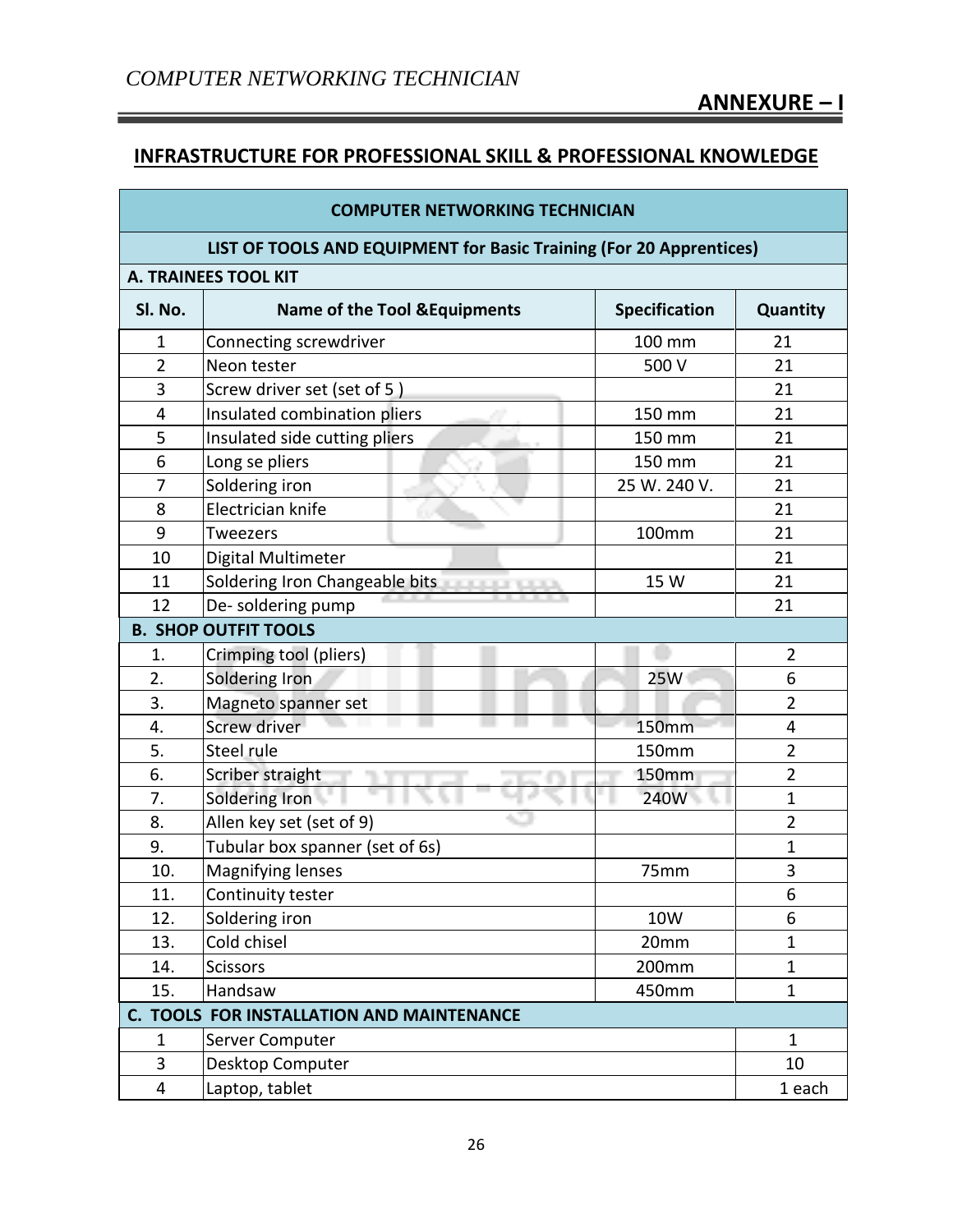| 5              | Intel Mobile Desktop based PC with LCD monitor                                                       | 1              |
|----------------|------------------------------------------------------------------------------------------------------|----------------|
| 6              | Printers: Laserjet, deskjet, passbook, mfd                                                           | 1 each         |
| $\overline{7}$ | <b>Network Printer</b>                                                                               | 1              |
| 9              | <b>5KVA online UPS</b>                                                                               | $\overline{2}$ |
| 10             | LAN Cards, Wi-fi LAN Cards                                                                           | 6 each.        |
| 11             | LCD/DLP Projector                                                                                    | 1              |
| 12             | <b>Power Meter</b>                                                                                   | $\overline{2}$ |
| 13             | <b>Crimping Tools</b>                                                                                | 6              |
| 14             | <b>Computer Toolkits</b>                                                                             | 6              |
| 15             | <b>Computer Spares:</b>                                                                              | As required    |
| 16             | Motherboards (of different make)                                                                     | 4              |
| 17             | Cabinets                                                                                             | 4              |
| 18             | Processors (of different make)                                                                       | 4              |
| 19             | Hard Disk (500 GB or better)                                                                         | 4              |
| 20             | <b>Optical Drives</b>                                                                                | 4              |
| 21             | <b>LCD/LED Monitors</b>                                                                              | $\overline{2}$ |
| 22             | Pen Drives                                                                                           | 4              |
| 23             | <b>External Hard disk</b>                                                                            | $\overline{2}$ |
| 24             | <b>External DVD Writer</b>                                                                           | $\overline{2}$ |
| 25             | Keyboards                                                                                            | 4              |
| 26             | Mouse                                                                                                | 4              |
| 27             | Anti static pads                                                                                     | 4              |
| 28             | Anti static wrist wraps                                                                              | 4              |
| 29             | <b>SMPS</b>                                                                                          | $\overline{4}$ |
| 30             | <b>Digital Multimeters</b>                                                                           | 10             |
| 31             | Blu-Ray drive and player                                                                             | $\overline{2}$ |
| 32             | <b>External Hard Disk</b>                                                                            | $\overline{2}$ |
| 34             | Digital Camera                                                                                       | $\overline{2}$ |
| 35             | <b>HD Display</b>                                                                                    | $\overline{2}$ |
| 36             | Network storage                                                                                      | $\overline{2}$ |
| 37             | Card Reader                                                                                          | 2              |
| 38             | Game video card                                                                                      | $\overline{2}$ |
| 39             | Web Cam                                                                                              | $\overline{2}$ |
| 40             | Surround sound speakers                                                                              | $\overline{2}$ |
| 42             | Different types of memory cards                                                                      | 2 each         |
| 43             | Laptop kits                                                                                          | 12             |
| 44             | Laptop spares: Cabinet with display, memory, hard disk, battery<br>pack, keyboard membrane, chargers | As required    |
| 47             | <b>SMPS Trainer kit</b>                                                                              | $\overline{2}$ |
| 48             | <b>UPS Trainer kit</b>                                                                               | $\overline{2}$ |
| 49             | Power electronics Trainer kit                                                                        | $\overline{2}$ |
| 50             | Post error debugging card                                                                            | 4              |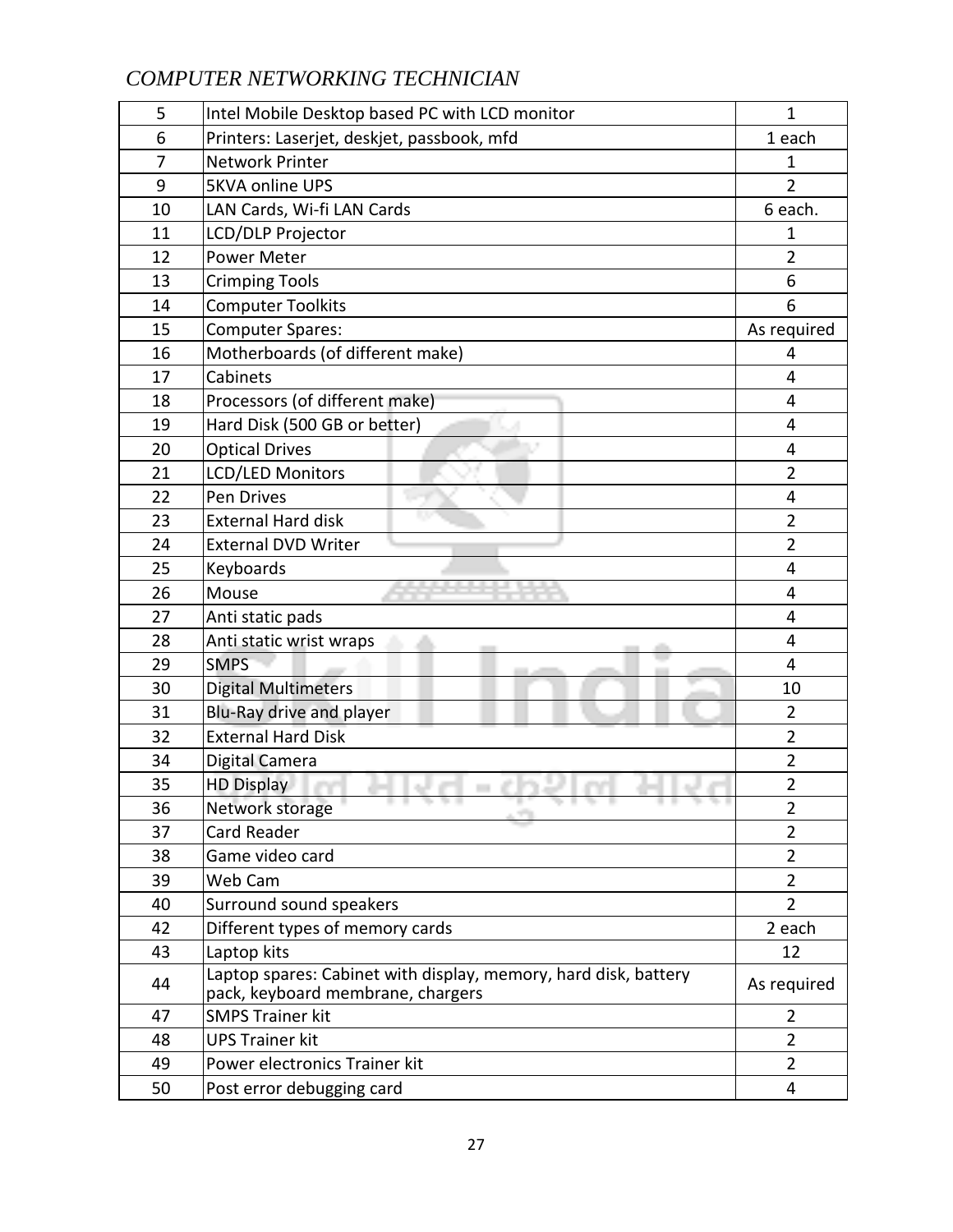| 51                                     | <b>SMPS Tester</b>                                           | 4              |
|----------------------------------------|--------------------------------------------------------------|----------------|
| 52                                     | PCI slot Testing tool                                        | 4              |
| <b>D. SOFTWARE</b>                     |                                                              |                |
| 1                                      | <b>Windows Server Operating System</b>                       | 2 licenses     |
| $\overline{2}$                         | <b>Windows Operating System</b>                              | 2 licenses     |
| 3                                      | Linux Operating System                                       | 2              |
| 4                                      | Network Management Software                                  | 1              |
| 5                                      | MS Office                                                    | 2              |
| 6                                      | Anti virus software                                          | $\overline{2}$ |
| 7                                      | Data recovery software                                       | $\overline{2}$ |
|                                        | <b>E. FURNITURE and Other Equipments</b>                     |                |
| 1                                      | <b>Computer Tables</b>                                       | 10             |
| $\overline{2}$                         | <b>Computer Chairs</b>                                       | 20             |
| 3                                      | <b>Printer Table</b>                                         | 1              |
| 4                                      | Class room chairs                                            | 20             |
| 5                                      | Air conditioners (optional)                                  | $\overline{2}$ |
| 6                                      | Scanner                                                      | 1              |
| 7                                      | Modem                                                        | 1              |
| 8                                      | Telephone Line                                               | 1              |
| 9                                      | <b>Broadband Internet connection</b>                         | 1              |
| 10                                     | <u> 1955 - 1955 - 1955 - 195</u><br>Fire fighting equipments | As required    |
| Hardware and Network Trainer Kit<br>11 |                                                              | 6              |
| <b>F. HARDWARE</b>                     |                                                              |                |
| 1.                                     | <b>Wireless Network Adapter</b>                              | 10             |
| $\overline{2}$ .                       | <b>Wireless Access Point</b>                                 | 6              |
| 3.                                     | Router                                                       | 6              |
| 4.                                     | Managed Layer 2 Ethernet Switch 24 port                      | $\overline{2}$ |
| 5.                                     | Managed Layer 3 Ethernet Switch 24 port                      | $\overline{2}$ |
| 6.                                     | <b>Network Training System</b>                               | $\overline{2}$ |
| 7.                                     | LAN Protocol Simulation and Analyser Software                | $\overline{2}$ |
| 8.                                     | Network and Internet security trainer                        | $\overline{2}$ |
| 9.                                     | LAN cable tester                                             | $\overline{2}$ |
| 10.                                    | Network cables - UTP                                         | As required    |
| 11.                                    | Network Cables - coaxial, flat, ribbon                       | As required    |
| 12.                                    | LAN Cards, wi-fi LAN Card                                    | 5 each         |
| 13.                                    | <b>Connectors for cables</b>                                 | As required    |
| 14.                                    | Power Meter                                                  | $\overline{2}$ |
| 15.                                    | Media Convertor                                              | 4 each         |
| 16.                                    | 24 port UTP jack panel                                       | $\overline{2}$ |
| 17.                                    | <b>SC Couplers</b>                                           | 12             |
| 18.                                    | <b>SC Pigtails</b>                                           | 12             |
| 19.                                    | RJ-45 connector                                              | As required    |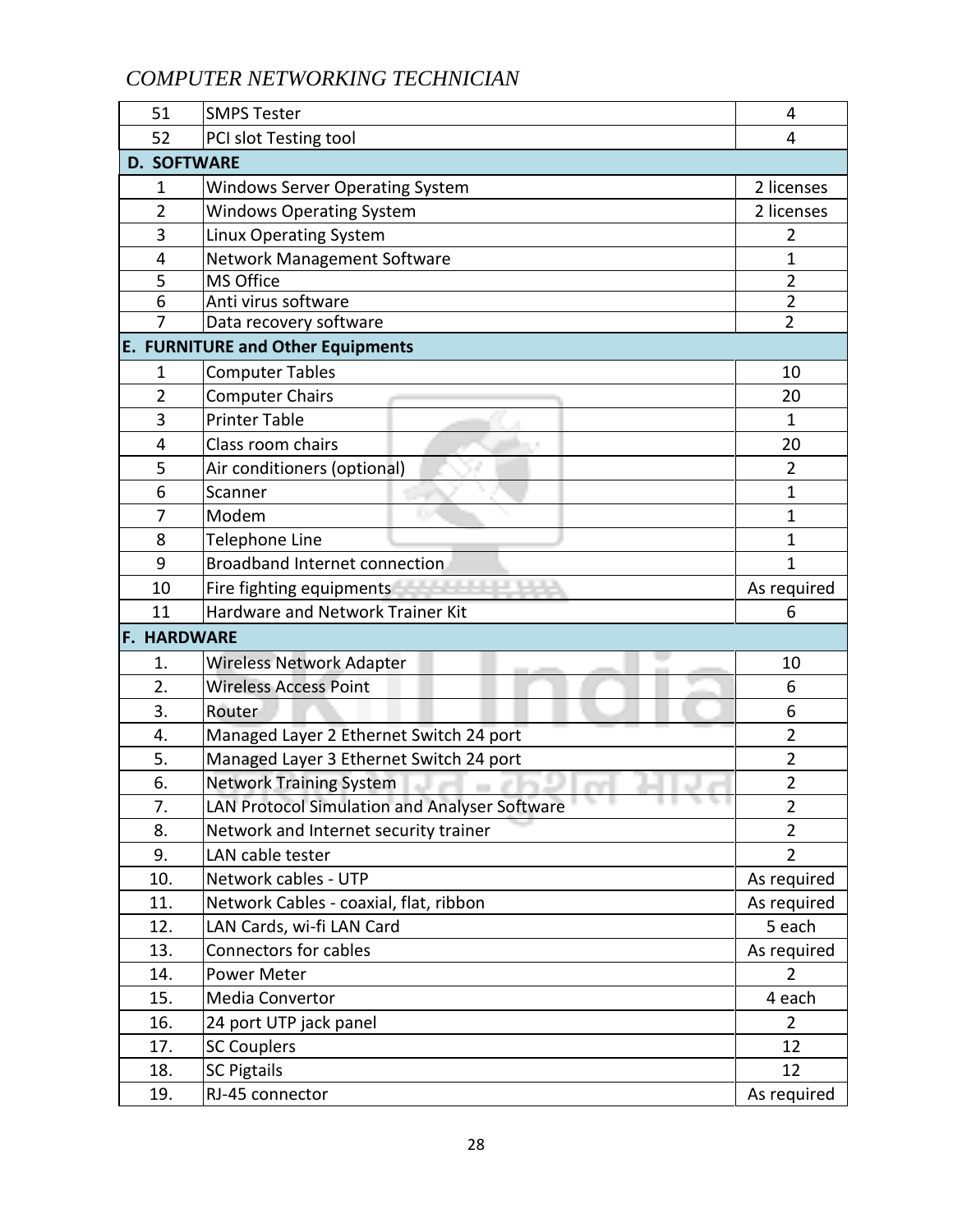| 20. | <b>Fluke Meter</b>                                               | $\overline{2}$ |
|-----|------------------------------------------------------------------|----------------|
| 21. | <b>Crimping Tools</b>                                            | 6              |
| 22. | Switch with POE ports                                            | $\overline{2}$ |
| 23. | POE adapters                                                     | $\overline{2}$ |
| 24. | Network Camera (Outdoor / Indoor)                                | 2 each         |
|     | <b>G. RAW MATERIALS</b>                                          |                |
| 1.  | <b>White Board Marker</b>                                        | 1 Dozens       |
| 2.  | Duster Cloth(2' by 2')                                           | 20 Pcs         |
| 3.  | Cleaning Liquid 500 ml                                           | 2 Bottles      |
| 4.  | Xerox Paper (A4)                                                 | As required    |
| 5.  | Full Scape Paper (White)                                         | 1 ream         |
| 6.  | PCB, solder flux etc & electronic components                     | As required    |
| 7.  | Wires, cables Plug sockets switches of various types and other   | As required    |
|     | consumables                                                      |                |
| 8.  | Resistors, Capacitors, Inductors, Diodes, LED, Transistors,      | As required    |
|     | Thyristors, ICs etc.                                             |                |
| 9.  | Spare Transformers and power devices required for servicing SMPS | As required    |
| 10. | Various types of Button Cells                                    | As required    |
| 11. | Dry Cell                                                         | As required    |
| 12. | <b>Hand Brush</b>                                                | As required    |
| 13. | Silicon grease                                                   | As required    |
| 14. | Heat sink agent                                                  | As required    |
| 15. | <b>RAM 512 MB</b>                                                | As required    |
| 16. | Cartridges for printer                                           | As required    |
| 17. | Optical Mouse P/S2 or USB                                        | As required    |
| 18. | P/S2 OR USB Key Board                                            | As required    |
| 19. | <b>SMPS</b>                                                      | As required    |
| 20. | <b>CMOS Battery</b>                                              | As required    |
| 21. | 3 Pin Power Chord                                                | As required    |
| 22. | Cat 5/5e/6 cable<br>a Tin                                        | 300 meters     |
| 23. | <b>Flat Cable</b>                                                | 100 meters     |
| 24. | <b>Stapler Small</b>                                             | 2 pcs          |
| 25. | <b>Stapler Big</b>                                               | 1 pcs          |
| 26. | AAA battery for remote                                           | As required    |
| 27. | AA battery for clock                                             | As required    |
| 28. | 8 GB pen drives                                                  | 4              |
| 29. | CDs                                                              | 20             |
| 30. | <b>DVDs</b>                                                      | 10             |
| 31. | <b>Wall Clock</b>                                                | 1 pcs          |
| 32. | Anti static pads                                                 | As required    |
| 33. | Anti static wrist wraps                                          | As required    |
| 34. | Soldering wire and paste                                         | As required    |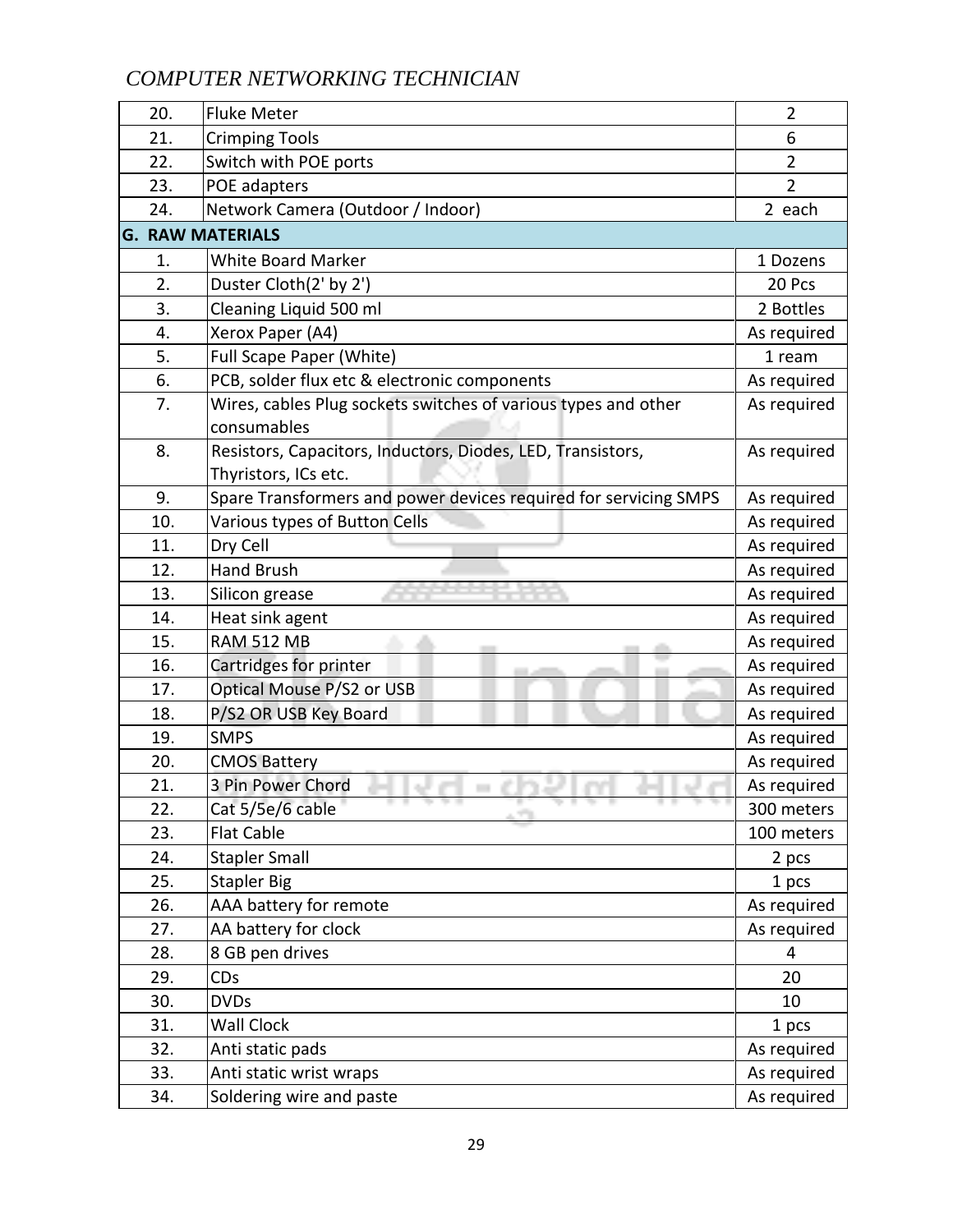| 35. | RJ - 45 Connector                      | As required |
|-----|----------------------------------------|-------------|
| 36. | Telephone cable                        | As required |
| 37. | Co-axial cable                         | As required |
| 38. | RJ-11 connector                        | As required |
| 39. | BNC connector, T connector, terminator | As required |
| 40. | Keystone jack                          | As required |
| 41. | Patch / Jack Panel                     | As required |
| 42. | Patch / Mounting cord                  | As required |
| 43. | RJ-45 Info outlet with faceplate       | As required |
| 44. | RJ-45 I/O Box                          | As required |
| 45. | RJ - 45 Cable extender                 | As required |
| 46. | 8-port HUB                             | 4           |
| 47. | <b>LAN Card</b>                        | 4           |
| 48. | Wi-fi LAN Card both PCI and USB        | 2 each      |



# Skill India कौशल भारत-कुशल भारत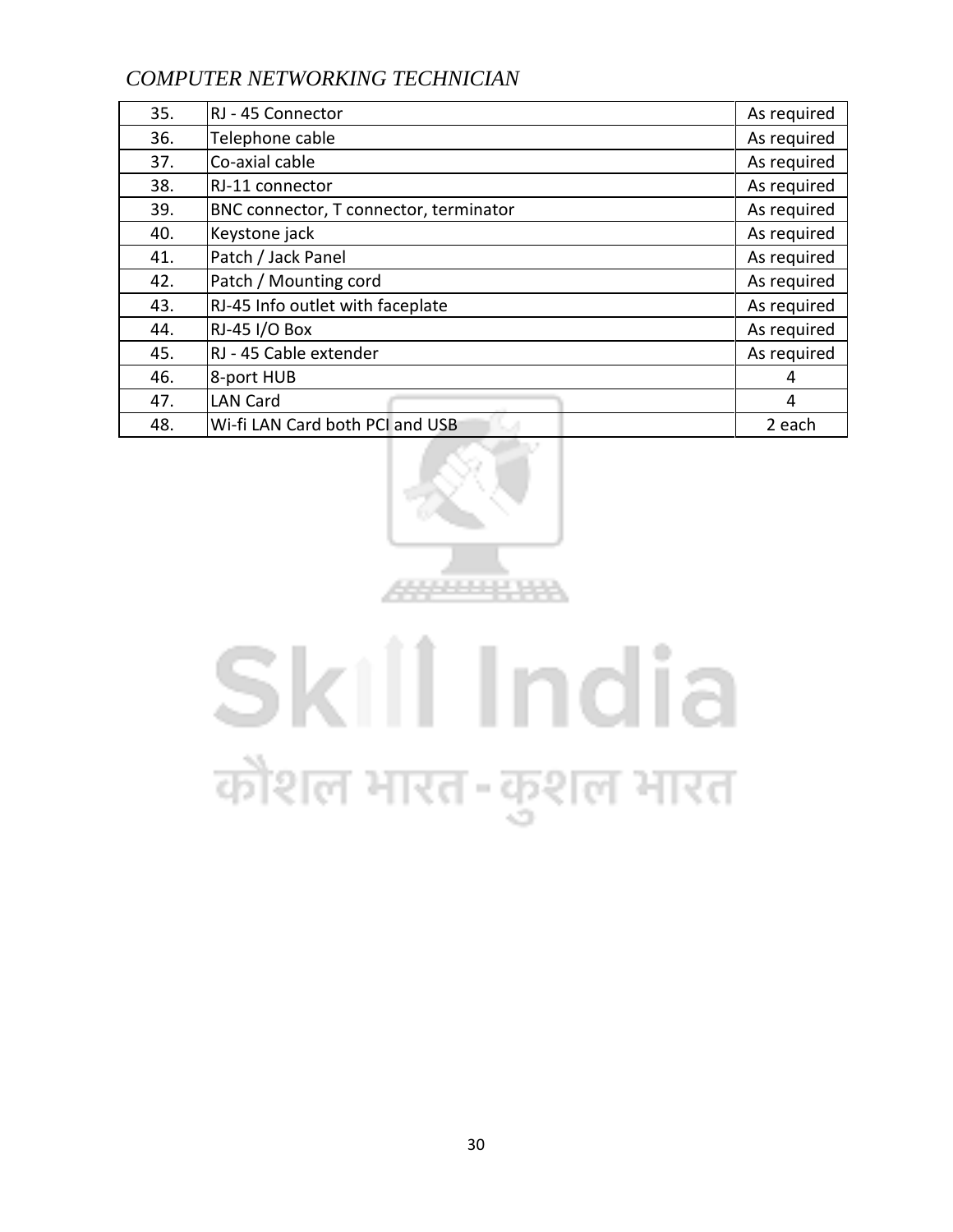# **INFRASTRUCTURE FOR WORKSHOP CALCULATION & SCIENCE AND ENGINEERING DRAWING**

#### **TRADE: COMPUTER NETWORKING TECHNICIAN**

#### **LIST OF TOOLS& EQUIPMENTS FOR -20APPRENTICES**

1) **Space rms** : 45 Sq. m.(For Engineering Drawing)

**2) Infrastructure:** 

| <b>A: TRAINEES TOOL KIT:-</b> |                                             |                      |              |  |
|-------------------------------|---------------------------------------------|----------------------|--------------|--|
| SI.No.                        | Name of the items                           | <b>Specification</b> | Quantity     |  |
| 1.                            | Draughtsman drawing instrument box          |                      | $20+1$ set   |  |
| 2.                            | Set square celluloid 45° (250 X 1.5 mm)     |                      | $20+1$ set   |  |
| 3.                            | Set square celluloid 30°-60° (250 X 1.5 mm) |                      | $20+1$ set   |  |
| 4.                            | Mini drafter                                |                      | $20+1$ set   |  |
| 5.                            | Drawing board (700mm x500 mm) IS: 1444      |                      | $20+1$ set   |  |
|                               | <b>B: Furniture Required</b>                |                      |              |  |
| Sl. No.                       | Name of the items                           | <b>Specification</b> | Quantity     |  |
| $\mathbf{1}$                  | <b>Drawing Board</b>                        |                      | 20           |  |
| $\overline{2}$                | Models : Solid & cut section                |                      | As required  |  |
| 3                             | Drawing Table for trainees                  |                      | As required  |  |
| 4                             | Stool for trainees                          |                      | As required  |  |
| 5                             | Cupboard (big)                              |                      | $\mathbf{1}$ |  |
| 6                             | White Board (size: 8ft. x 4ft.)             |                      | $\mathbf{1}$ |  |
| 7                             | <b>Trainer's Table</b>                      |                      | $\mathbf{1}$ |  |
| 8                             | Trainer's Chair                             |                      | $\mathbf{1}$ |  |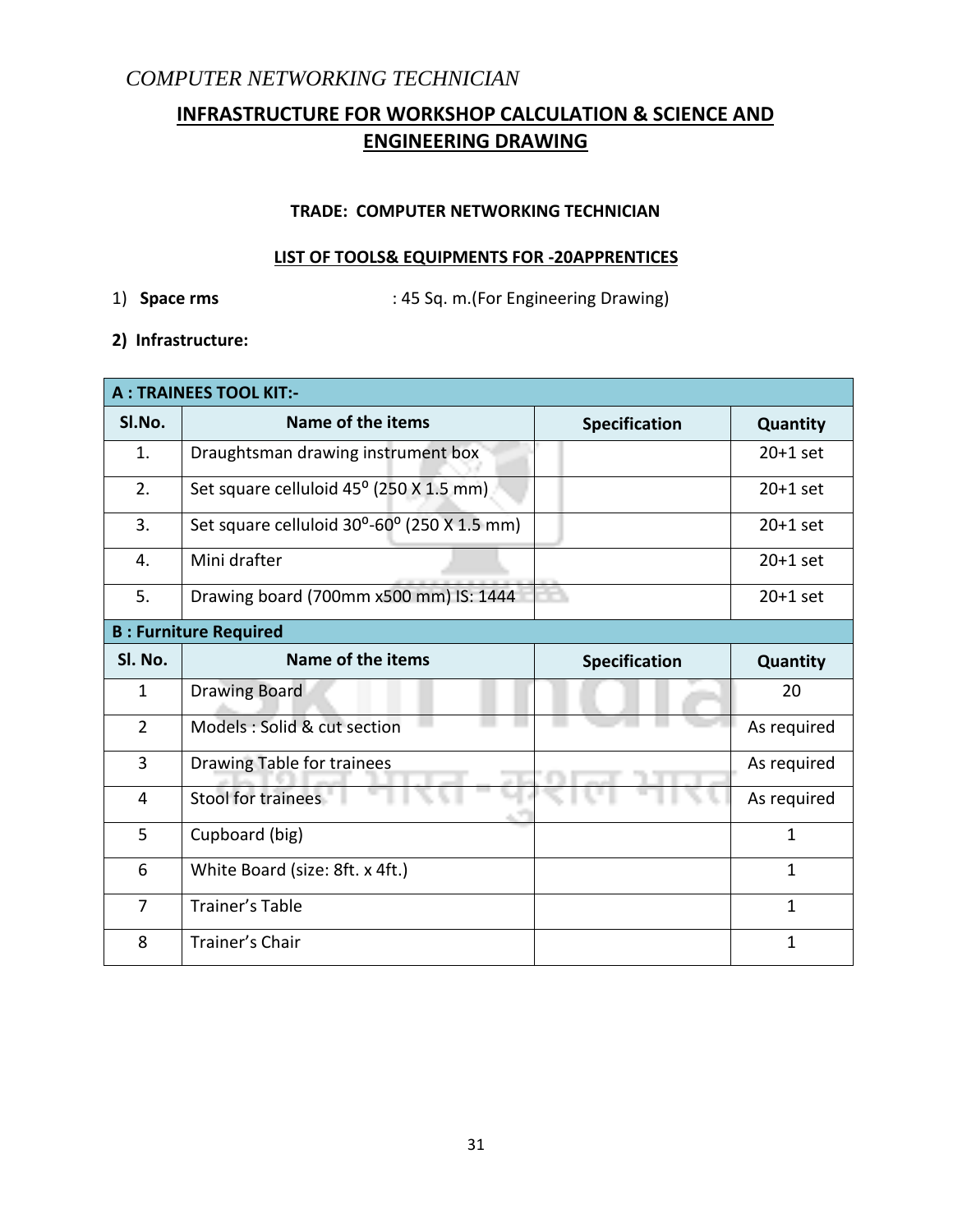| <b>TOOLS &amp; EQUIPMENTS FOR EMPLOYABILITY SKILLS</b> |                                                                                                                                                          |          |  |  |  |  |  |  |  |  |
|--------------------------------------------------------|----------------------------------------------------------------------------------------------------------------------------------------------------------|----------|--|--|--|--|--|--|--|--|
| Sl. No.                                                | <b>Name of the Equipment</b>                                                                                                                             | Quantity |  |  |  |  |  |  |  |  |
| $\mathbf{1}$ .                                         | Computer (PC) with latest configurations and Internet connection with<br>standard operating system and standard word processor and<br>worksheet software | 10       |  |  |  |  |  |  |  |  |
| 2.                                                     | <b>UPS - 500VA</b>                                                                                                                                       | 10       |  |  |  |  |  |  |  |  |
| 3.                                                     | Scanner cum Printer                                                                                                                                      | 1        |  |  |  |  |  |  |  |  |
| 4.                                                     | <b>Computer Tables</b>                                                                                                                                   | 10       |  |  |  |  |  |  |  |  |
| 5.                                                     | <b>Computer Chairs</b>                                                                                                                                   | 20       |  |  |  |  |  |  |  |  |
| 6.                                                     | <b>LCD Projector</b>                                                                                                                                     |          |  |  |  |  |  |  |  |  |
| 7.                                                     | White Board 1200mm x 900mm                                                                                                                               |          |  |  |  |  |  |  |  |  |
|                                                        |                                                                                                                                                          |          |  |  |  |  |  |  |  |  |

*Note: - Above Tools & Equipments t required, if Computer LAB is available in the institute.*

# Skill India कौशल भारत-कुशल भारत

444444444